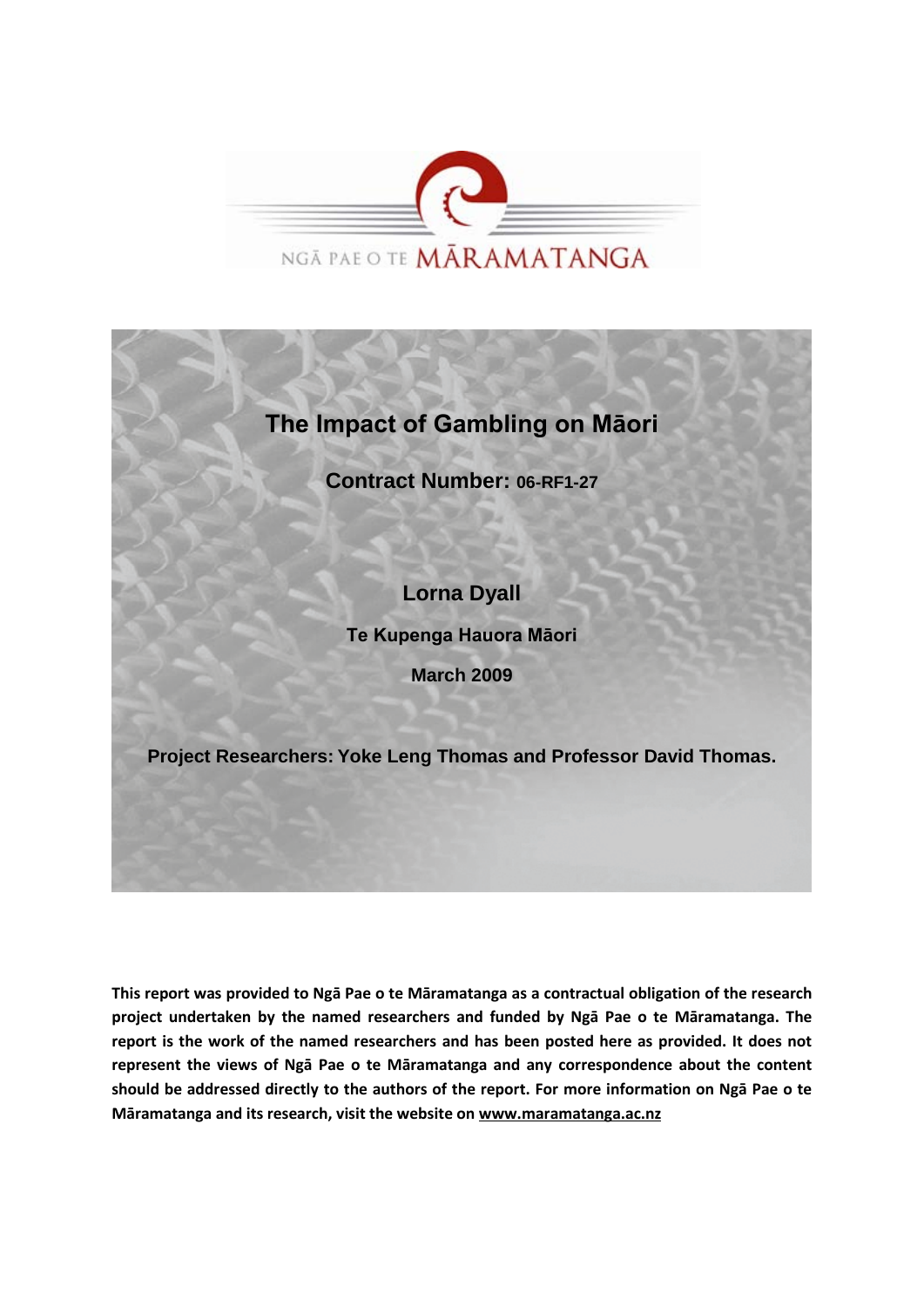# **The Impact of Gambling on Māori**

**Report prepared for:** *Ngā Pae o te Māramatanga*

**Dr Lorna Dyall Ms Yoke Leng Thomas Professor David Thomas**

**March 2009**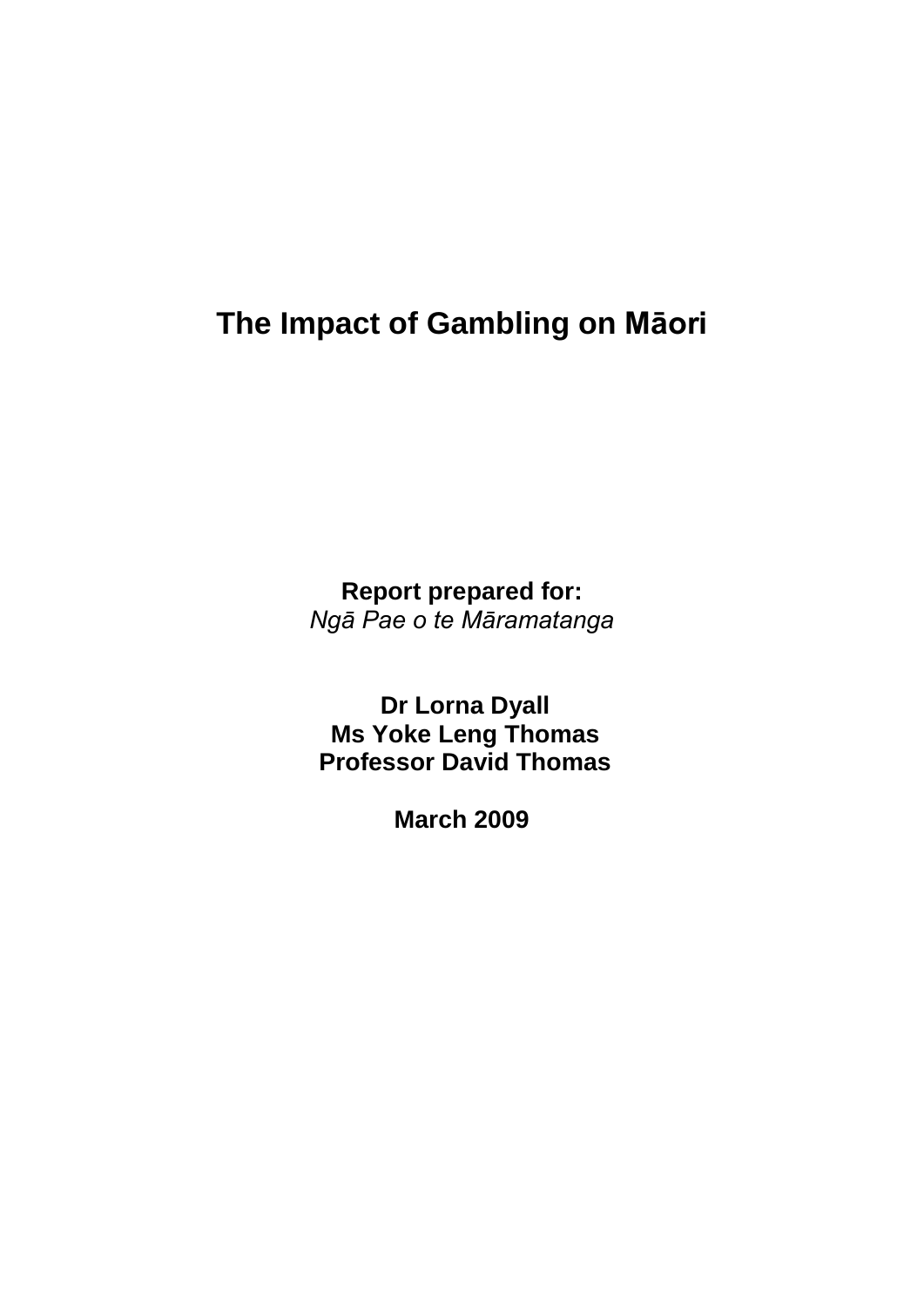# **Table of Contents**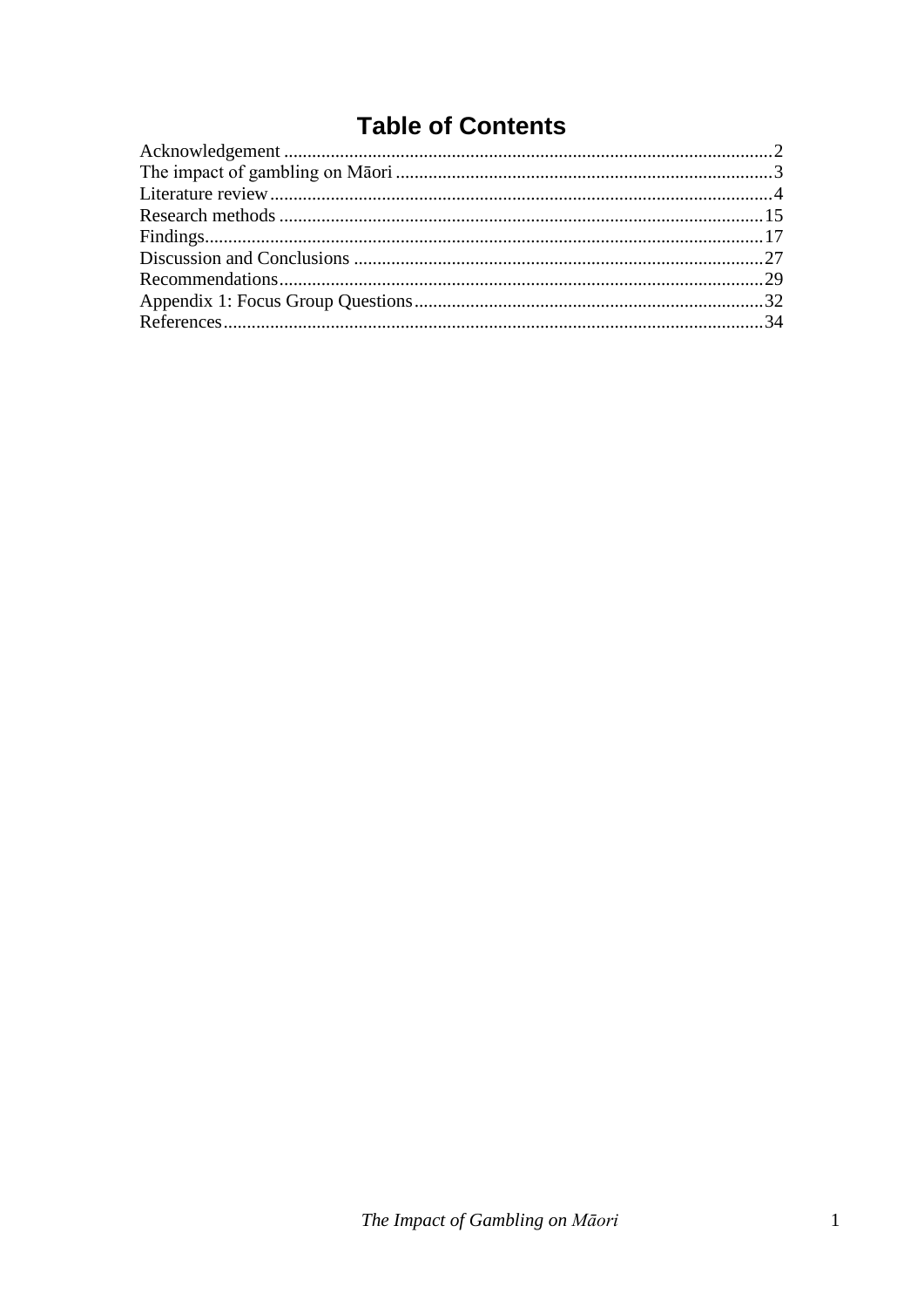# <span id="page-3-0"></span>**Acknowledgement**

E ngā mana, e ngā reo, e ngā hau e whā, tēnā koutou, tēnā koutou, tēnā koutou katoa.

For all who have contributed to this report my aroha is extended to you all. I would especially like to acknowledge Mr Ian Heperi for his vision in conceptualising this research with a focus on the impact of gambling from a whānau perspective.

For those participants who have shared their personal stories of how gambling has impacted on the way their whānau functions the information has been invaluable. The research shows clearly the damage gambling creates within Māori whānau and especially from pokie machines. The research highlights the need for appropriate gambling interventions across a continuum from prevention, early detection, treatment and on-going support to those who have developed problems associated with gambling. There is now a need to review existing policies, legislation and harm regulations to consider how effective they are in reducing and eliminating gambling related harm for whānau.

The contribution of Ms Yoke Leng Thomas and Professor David Thomas in analysing the data received is acknowledged as well as their assistance in writing the report. With all of the information provided the report makes visible the harm gambling creates in many Māori whānau and which impedes their development.

*" Kotahi te kōhao o te ngira, e kuhuna ai te miro mā, te miro pango, te miro whero. I muri, kia mau ki te aroha, te ture me te whakapono."*

There is but one eye of the needle through which the white, black and red threads must pass. After I am gone, hold fast to the love, to the law and to the faith.

*Pōtatau Te Wherowhero, Ngāruawāhia (1860)*

Dr Lorna Dyall Te Kupenga Hauora Māori Principal researcher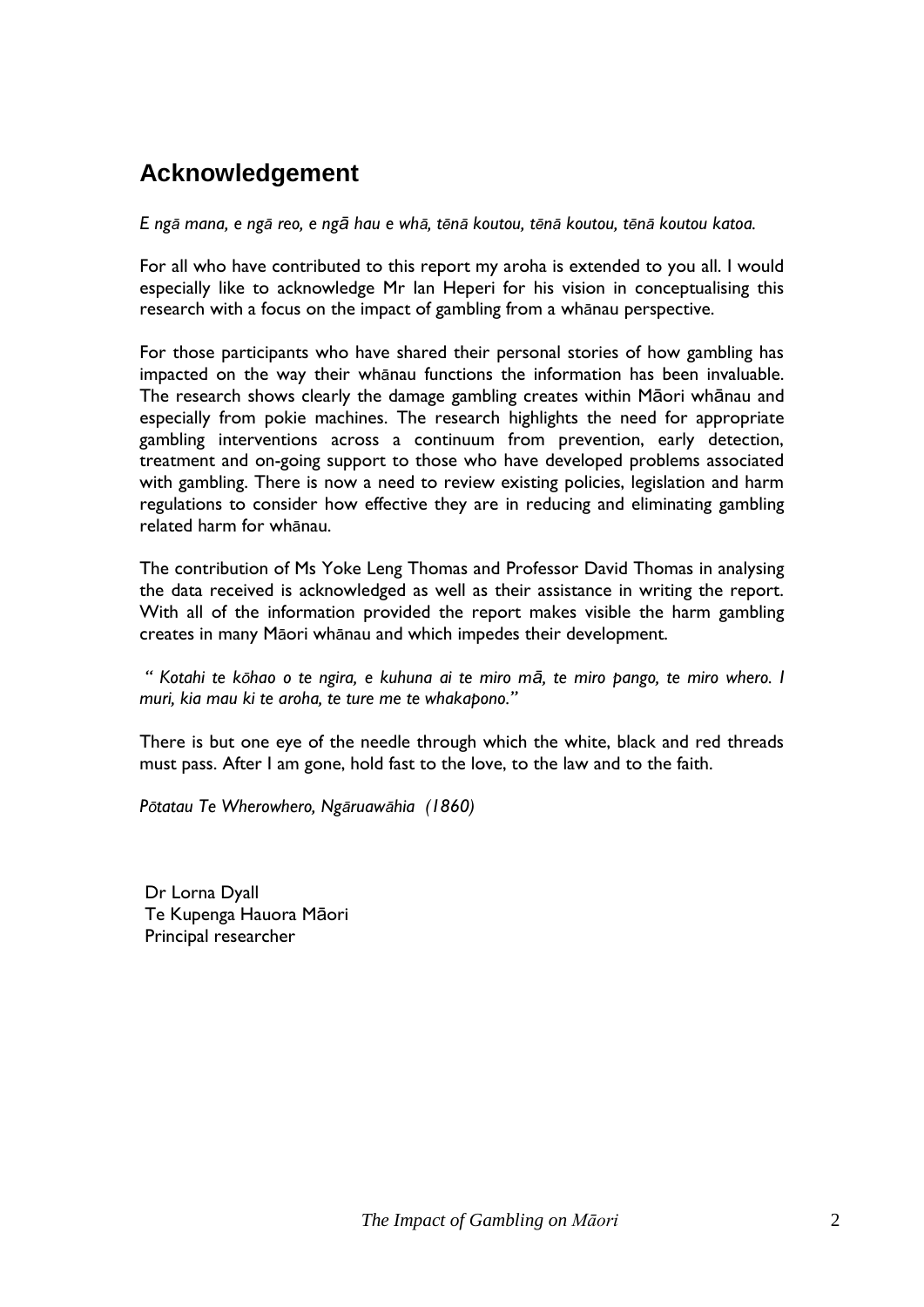# <span id="page-4-0"></span>**The impact of gambling on Māori**

## **Introduction**

This research was carried out on behalf of Ngā Pae o te Māramatanga. The primary research aim was:

 *To find out how Māori individuals and whānau have been affected by problem gambling and the strategies they have taken to address this issue.*

The research explored the impact of gambling on Māori through individuals who were either problem gamblers or whānau members affected by problem gambling as a feasibility study to identify the possible harm created from a whānau perspective. An undertaking was given to interview at least 5 Māori from different whānau to listen and hear their perspective of the harm gambling has created within their whānau.

The project provides support for a public health approach to reduce and prevent gambling related harm and to contribute to the growing research carried out in New Zealand on the effects of gambling on individuals, families and communities.

The project was based in Auckland and was carried out in collaboration with two Māori Health community providers *Hāpai te Hauora Tāpui* and *Raukura Hauora o Tainui ki Tāmaki Makaurau* who are both involved in addressing problems associated with gambling.

This report includes:

- a literature review focusing on material relevant to Māori,
- a description of the research methods used,
- findings
- discussion and conclusions, including recommendations.

The two terms *problem gambling* and *gambling addiction,* are used with the same meaning in this report.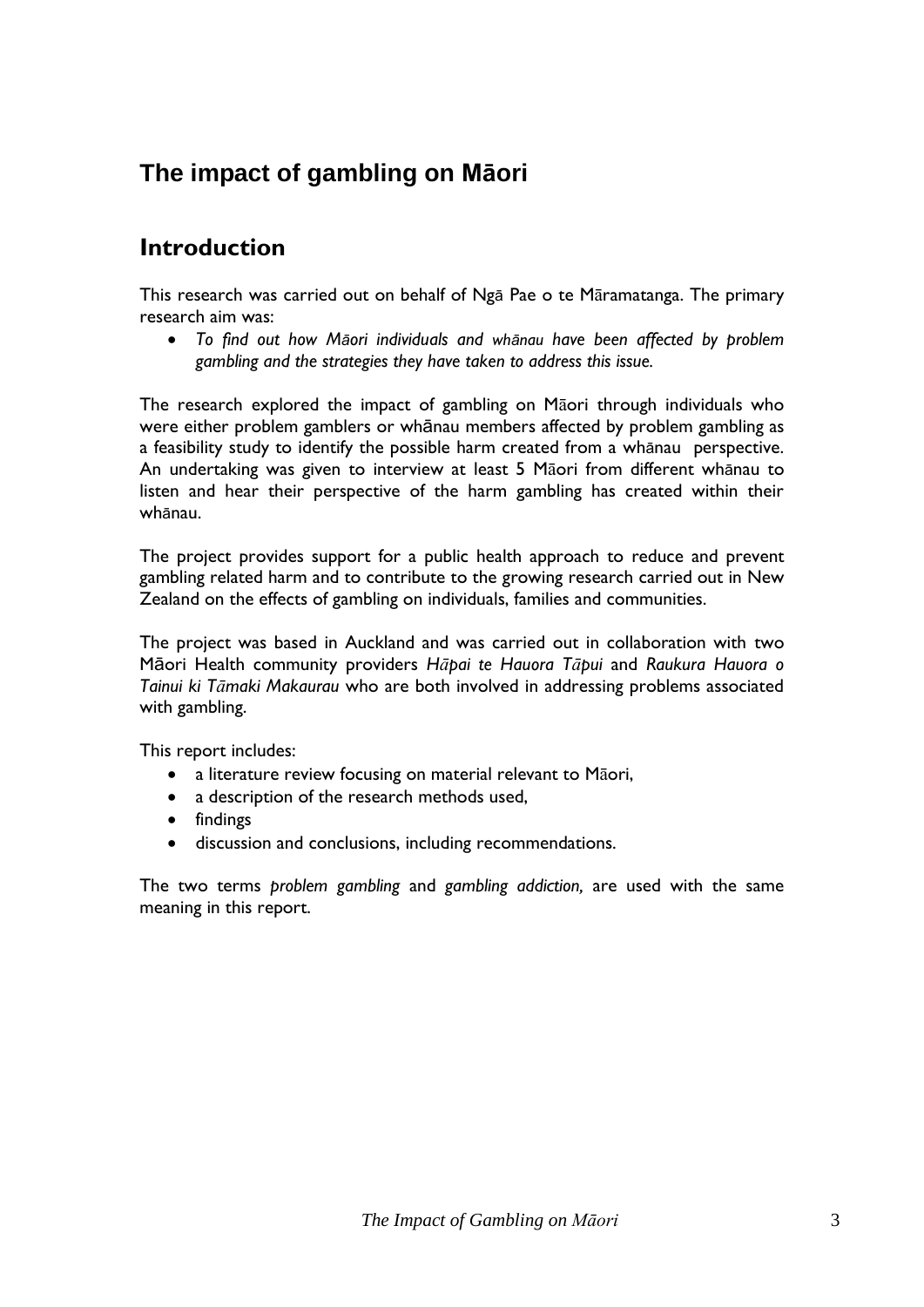## <span id="page-5-0"></span>**Literature review**

The purpose this literature review is to provide a summary of research related to problem gambling among Māori and review current evidence about the causes of gambling and strategies to address problem gambling. The first part of the review outlines key ideas related to conceptions of whānau to provide a context for reviewing literature relating to problem gambling. The following sections cover the prevalence of gambling among Māori and the impacts of gambling, drawing on both New Zealand and overseas literature.

## **The concept of Whānau**

Māori society has traditionally been divided into four distinct groups; whānau, hapū, iwi and waka. Whānau is sometimes described as extended family, but as the descriptions below indicate, the term "extended family" doesn't convey the complexity of whānau. Over many years there have been a number of important changes to hapū and iwi. In the past hapū and iwi were inter-tribal and supportive in tribal activities. In recent time hapū and iwi often only come together to discuss issues that affect the tribe as a whole. Whānau, although still part of the iwi and hapū structure has become the basic unit for family issues. Events pertaining to individual whānau include gatherings to support birthdays, weddings and tangihanga and other similar occasions.

Walker (1990) and Metge (1967) both describe whānau as being the basic unit of Māori society, which usually consisted of an extended family including at least three generations. At the head of the whānau were the kaumatua and kuia, they were the knowledge providers for the whānau. Kaumatua and kuia were usually left to tend to the needs of the children whilst the parents carried out the everyday task of gathering food or tending to other tasks to ensure the survival of the whānau. The traditional whānau were organised and maintained primarily amongst other whānau in the hapū. members were taught a sense of collective affiliation, roles and responsibilities were passed on down to the youngest members of the whānau. The whānau provided a place where meaningfulness and belonging to their iwi and culture could be nurtured.

There are a number of changes between the traditional whānau and the contemporary whānau of today. The contemporary whānau are not so reliant on hapū and iwi connections. The majority of contemporary whānau have moved out from their papakainga to settle in the urban cities inter mixing with other members of the community. Their contact with other whānau members is mainly when they return to their papakainga to support birthdays and tangihanga.

The term whānau is also used in contemporary times to describe a group of people who come together and form an allegiance towards a certain kaupapa. For example Te Whānau o Waipareira Trust and the many Te Kohanga Reo are based on the concept of whānau. These groups may not have whakapapa links, but are bound by their specific kaupapa and the concept of whānau is used to assist and support that kaupapa.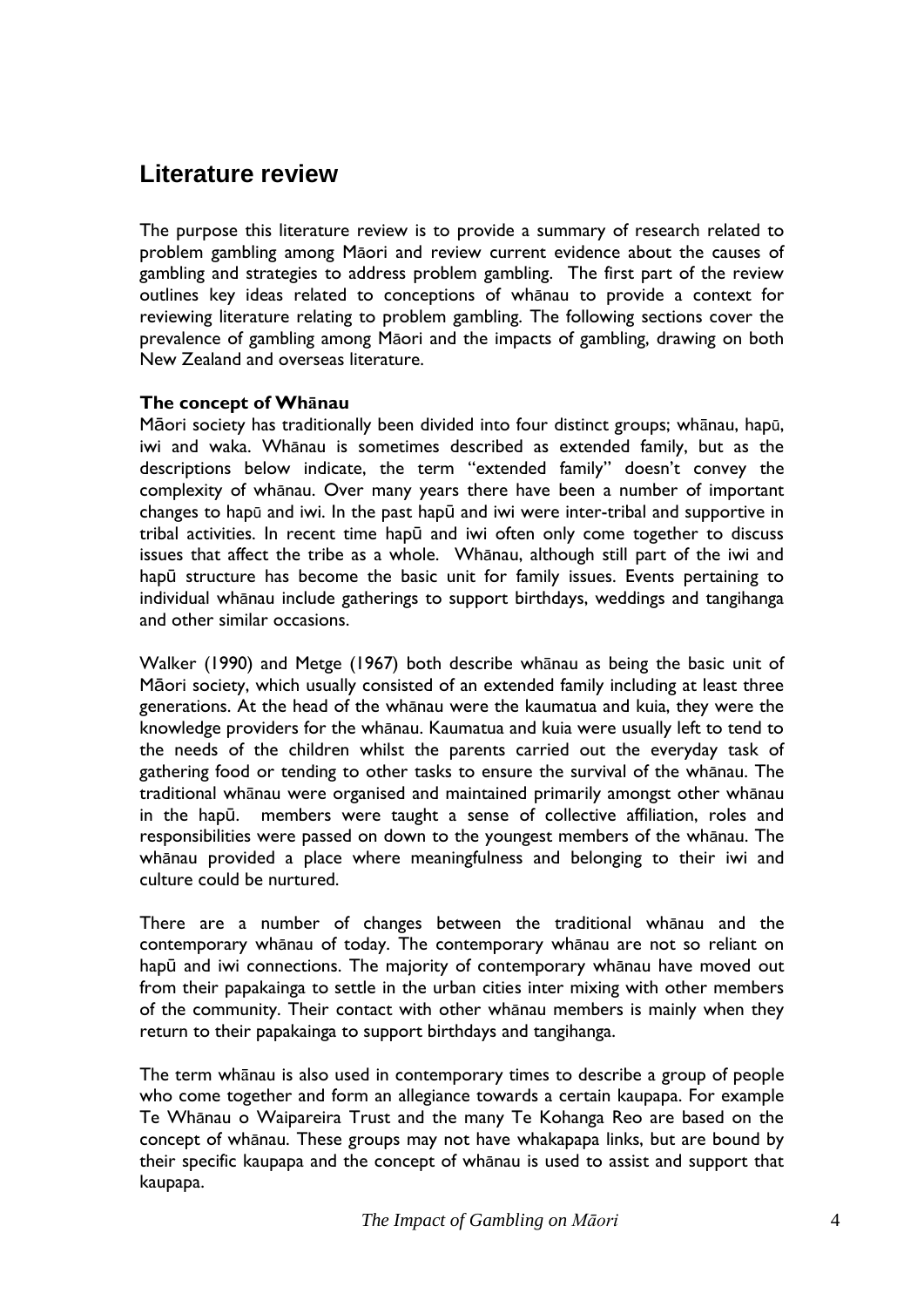Traditionally whānau has been described as an institution based exclusively on whakapapa, where children, parents, grandparents, aunts, uncles and cousins belong together in a whānautanga with a range of shared, nurturing and supportive relationships (Walker, 2006; Walters & Walters, 1987). Some writers have described several distinct meanings for whānau. Metge for example, listed these meanings of whānau:

- Cognatic descent category of limited depth, through a relatively recent ancestor traced through both male and female lines
- Fluent Māori speakers sometimes use it for a set of siblings exclusive of their parents
- A cognatic descent group of limited depth comprising those members of whānau descent category who participate in ongoing, occasional activities
- An extended family group
- A kin cluster where a group of kinsmen cooperate for common ends
- On occasion whānau can be described as an elastic band, inclusive of a wide group of people. For example, a speaker defines whānau as "its not only blood, it's ethnicity means Māori'
- Whānau has also been used as an action group of kinsfolk for support, for example in a job. They may include affines and Māori and Pakeha friends
- The metaphorical use of whānau of kaupapa whānau (Metge, 1990, pp. 71- 73).

It is important to note that the concept of whānau extends more broadly than the traditional nuclear family and, as noted by Cunningham, Stevenson & Tassell (2005), may include the following groups.

- A set of siblings and/or descendents of a relatively recent ancestor which may or may not include spouses and whāngai
- The descendents of a relatively recent ancestor who interact on an ongoing basis
- Descent group derived from hapū or iwi
- A group of unrelated individuals who interact on an on-going basis and
- A group of individuals gathered for a specific kaupapa or purpose

Over many decades urbanisation has been accompanied by a major change in the lifestyles of whānau. As a consequence of urbanisation, some whānau have not been exposed to maintaining and organising themselves primarily around their hapū, iwi and papakainga. In the 1990s single family households were common amongst Māori (Moeke-Pickering, 1996). Single family households represent a major change from traditional whānau household patterns. A 1996 report noted that nearly half of all Māori households were headed by sole parents, generally by women who are under considerable social, economic and cultural stress (Te Puni Kokiri and Ministry of Women"s Affairs, 1996). Women generally have limited options to change their personal or social situation, and are often victimised for their circumstances.

In a chapter published in 1997, Durie presented an additional perspective on whānau. He outlined different types of whānau that are likely to create health risks. In this framework the four types of high-risk whānau identified were: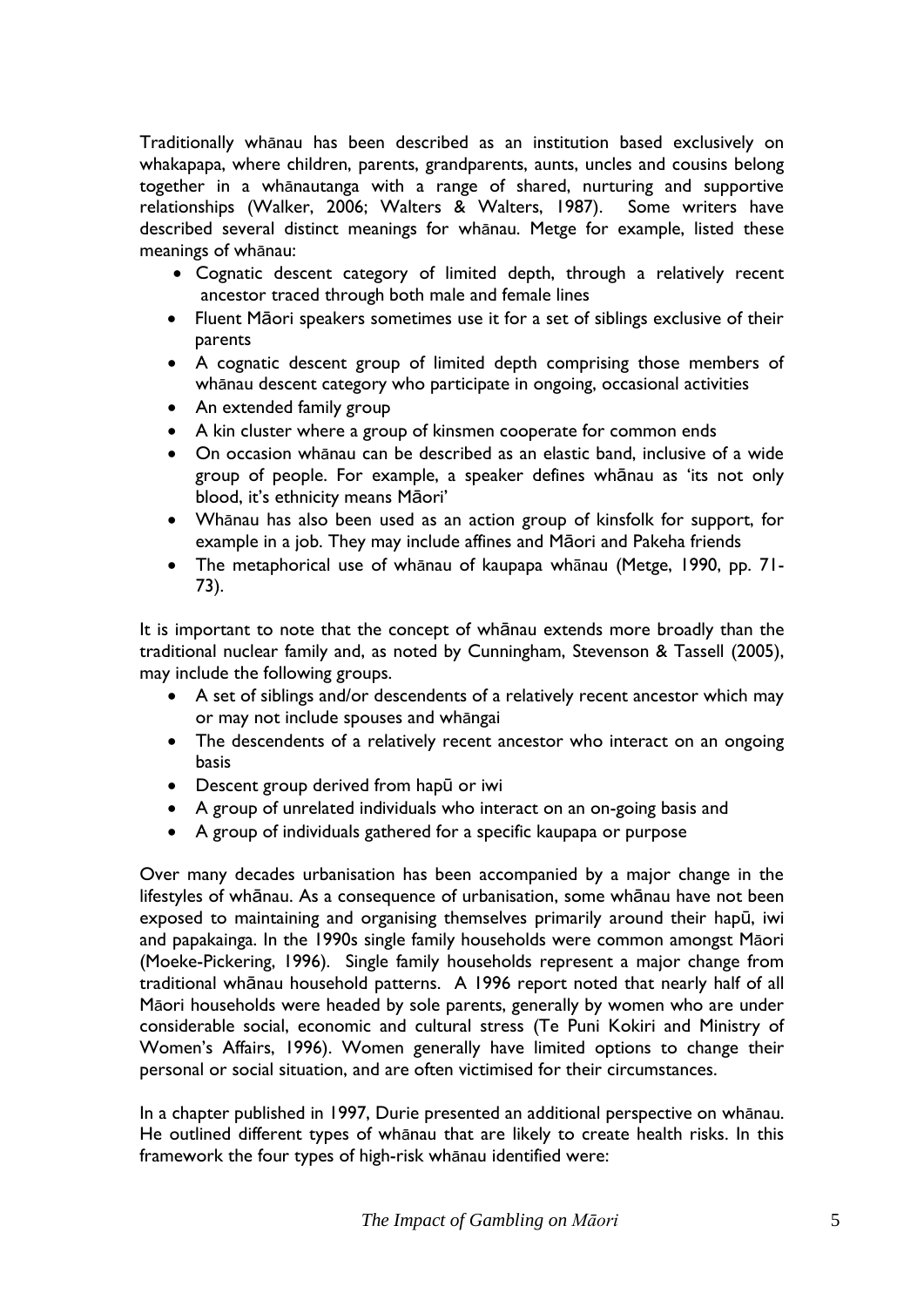- *Whānau tūkino* (unsafe families) are those whānau that have disregard for rights of others, show violence, and compliance is demanded. Health risks are injuries, child abuse, sexual abuse and depression
- *Wh*ā*nau wewete* (laissez-faire families) are those wh*ā*nau that operate with ad hoc policies, limited guidance, flexible standards and non-interference with individuals. Health risks are the adoption of unhealthy lifestyles, low utilisation of health services, unmonitored behaviour and non-intentional injury.
- *Whānau pōhara* (restricted families) are those whānau that have good intentions, lack skills and confidence, have passive attitudes to health. The health risks are late interventions, less access to health and housing services greater likelihood of mental health problems and educational underachievement.
- *Whānau tūmokemoke* (isolated families) are those whānau which are alienated from Māori networks, not integrated into mainstream society, and are difficult to contact. The health risks are that they present late for help, do not utilise services they need and often try to care beyond a family's capacity (Durie, 1997, p. 17).

In relation to gambling, one could expect that all of these different types of families and how they operate might place some individuals at risk for problem gambling.

## **Gambling among M**ā**ori**

In the 2006 Census 565,329 people identified themselves as Māori. Census data indicate that two thirds of Māori live in areas defined as localities of high deprivation (Ministry of Health, 2006). One in four Māori children live in relative poverty and many are being discriminated against by social welfare policies as their caregivers do not meet the criteria for eligibility for financial assistance. Despite an economy that has been growing since 2000, incomes for many Māori households have fallen or not increased significantly (Ministry of Social Development, 2006).

There is a relatively little literature written about Māori gambling. Since 1991, several national surveys have been carried out on gambling in New Zealand. However, Māori been noted simply as a sub-group within the overall sample. In 2003 Dyall reported that there has been no research undertaken that had considered the effects of problem gambling on whānau and the effects on Māori generally (Dyall, 2003, p.85). An earlier report by Abbott (2001, p.56) was consistent with this view and stated that more research on gambling and problem gambling among Māori is necessary to advance an understanding of its extent and impacts.

Since 1987, gambling in New Zealand has changed rapidly, primarily because of legalisation liberalisation and technological developments. New forms of gambling have appeared, such as new casinos, and electronic gaming machines (EGMs) outside of casinos have increased in number (Abbott, 2001). A study investigating the impact of gambling availability on the lives of New Zealanders reported that Māori had higher risks for problem gambling (Abbott & Volberg, 1999, p.1.)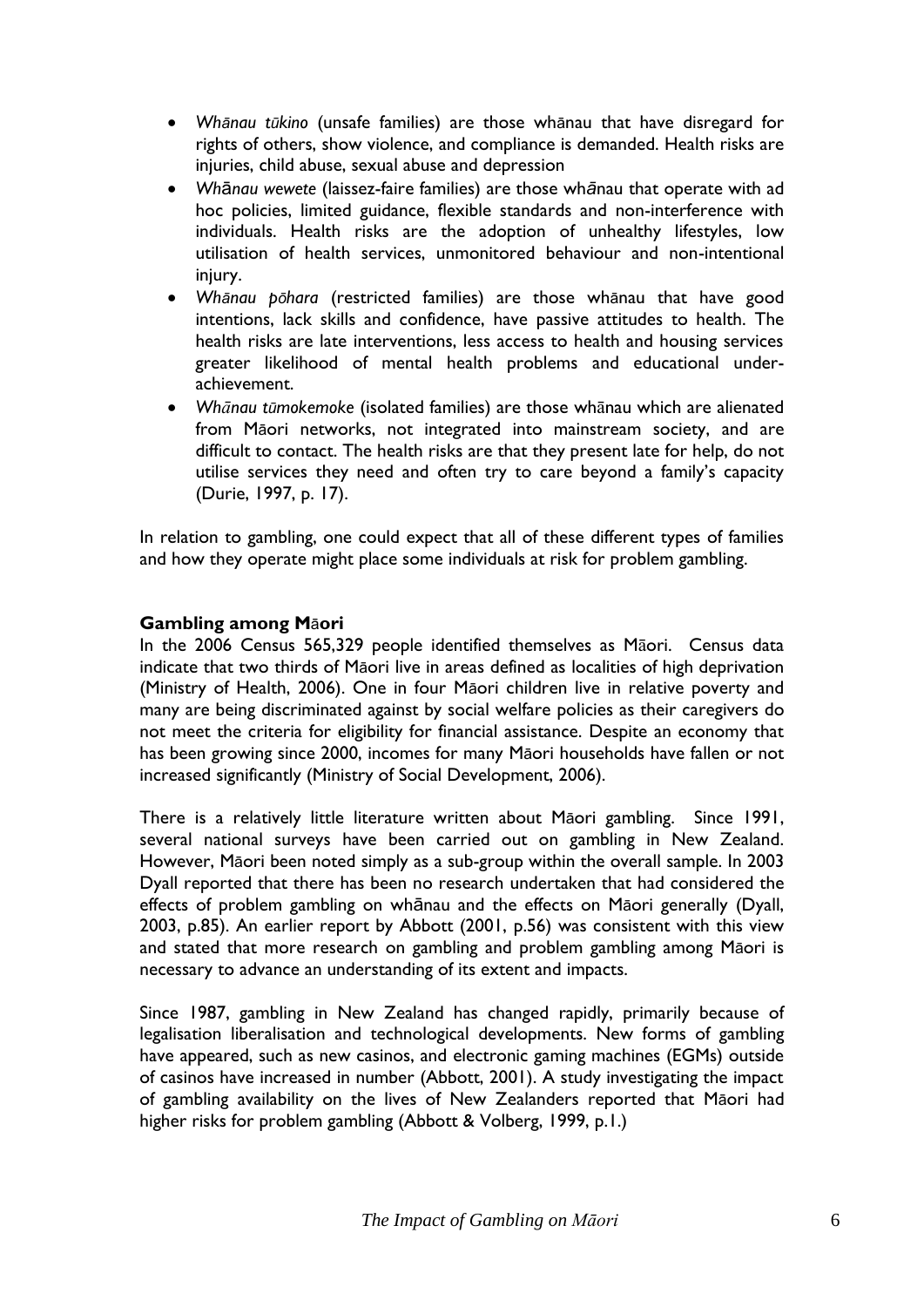A 1991 survey investigated the incidence of problems and pathological gambling among a sample of 4,000 New Zealanders (Abbott & Volberg, 1991). One finding was that the rate of problem gambling was three times higher among Māori respondents, compared to non-Māori. Māori were at much greater risk for problem gambling than other major ethnic groups in New Zealand. However, the Māori sample in this study was too small to provide detailed information (Abbott & Volberg, 1991, p. 53). According to Durie (2003, p.63) Māori are three times more likely to become problem gamblers compared to non-Māori.

The higher rates of gambling among Māori were consistent with the findings from the subsequent New Zealand Gaming Survey research programme (Abbott, 2001) which included a focus on Māori and Pacific Gambling. These surveys have reported very high rates of problem gambling amongst Māori and Pacific groups (Abbott, 2001, p.55). Along with some Native American groups, Māori and Pacific groups appeared to have among the highest gambling rates in studies that provide data from which international comparisons can be made.

In a 1995 survey, Māori respondents were more likely than non-Māori to participate in multiple forms of gambling (Reid & Searle, 1996). In this study Māori were reported to be more likely than non-Māori to play housie (25% compared with 4%), gaming machines (33% compared with 23%) and Daily Keno (22% compared with 10%) (Reid & Searle, 1996, p.10).

One of the findings reported from the 1999 survey that concerned Māori was that members of marginalized ethnic groups had consistently higher rates of problem gambling than dominant mainstream groups in both North American surveys and studies in Australia and New Zealand (Abbott & Volberg, 1999, p.24).

A telephone survey conducted in 2007 reported that, Māori had the highest rates of participation in gambling, compared to other ethnic groups (Pakeha, Pacific and Asian). Among Māori, 7.2% had higher participation (people who have gambled more than three hours per week or who have lost more than 5% of their personal income) compared to 2.6% for Pakeha and 4.9% for Pacific groups (Centre for Social and Health Outcomes Research and Evaluation, 2008). The survey report noted that,

Māori were more likely than other ethnic groups to buy Lottery products, bet at the TAB, play EGMs in clubs, bars and casinos and play poker/card games at their own or someone else"s house (Centre for Social and Health Outcomes Research and Evaluation, 2008, p.54).

There have been some studies of Māori gambling from a Māori perspective. Laurie Morrison completed her Master's thesis on Māori women's experiences of gambling (Morrison, 1999) at the University of Waikato. She interviewed Māori women about their involvement in common forms of gambling like housie and card schools. An important aspect of her findings was that when participating in card games and housie groups, the women established strong social networks that provided opportunities for transmission of whānau histories.

In 2003, Lorna Dyall completed her PhD thesis entitled "Kanohi ki te Kanohi: A Māori Face to Gambling" (Dyall, 2003a). The aim of this study was investigate the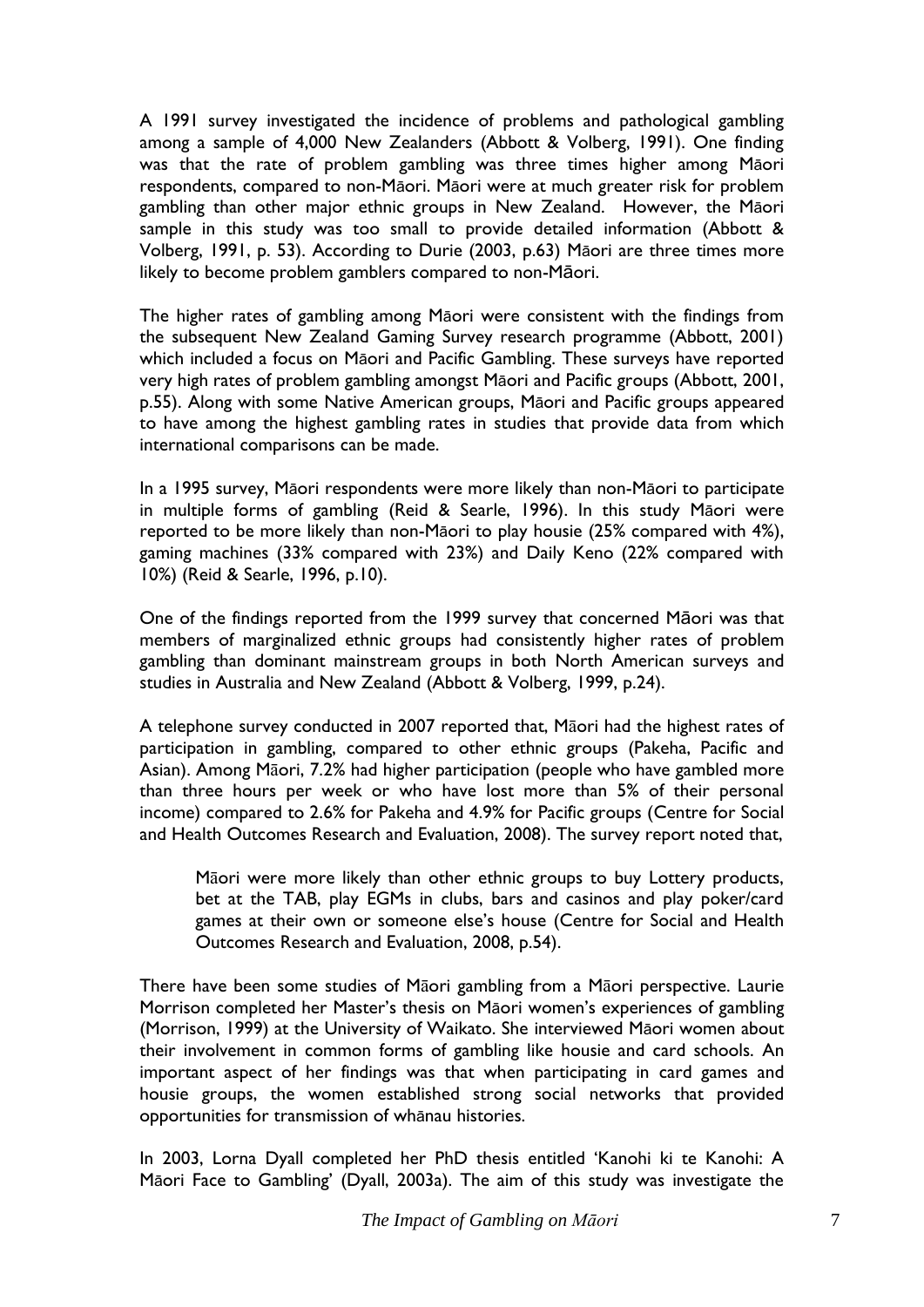processes and impacts of gambling among Māori, to better document the impacts of gambling and problem gambling. Her thesis also highlighted the need to support Māori involvement as an equal partner with the Crown and its agencies in determining the role and place of gambling should play in New Zealand (cf. Dyall & Hand, 2003).

Over recent years Dyall has been a prolific writer of articles relating to Māori gambling (Dyall, 1998a. 1998b, 1999, 2001a, 2001b, 2001c, 2003a, 2003b, 2004a, 2004b). Her articles give a Māori perspective on the health risks and implications of problem gambling for Māori people. For many Māori, gambling has become a way to cope with their daily lives. The hope of winning an instant fortune lures many to partake in gambling with possibility of winning extra cash to cover household expenses. Gambling for Māori is not just recreation, it can provide a means to escape boredom and trauma (Dyall, 2007).

The consequences of easy access to gambling are having adverse affects on Māori development. As well as being at high risk with problem gambling, alcohol abuse and other addictions compromise the development of Māori. If gambling issues among Māori are not addressed more effectively, there will continue to be negative impacts on the health of future generations. There is an urgent need for Māori to become aware of the social hazards that accompany gambling. Dyall (2004a) noted that if we fail to make Māori people take heed of the dangers of gambling, then there is the possibility that the Māori youth of today will grow up thinking that gambling is the norm and this will open the door way for the next generation of Māori problem gamblers.

Thus, if we are to avert Māori gambling habits from going down the same road as alcohol abuse or other types of addiction, it is imperative that more research that studies the effects of all types of gambling on whānau, hapū and iwi commences as soon as possible.

## **Māori Culture and Gambling**

Several authors have noted that Māori had no history or traditional concepts relating to the drinking of alcohol, smoking or gambling before the arrival of the European settlers (Dyall, 2002; Grant, 1994; Reid & Pouwhare, 1992). Smoking and alcohol were introduced to Māori by Europeans as part of the process of colonisation (Dyall, 2003. p.36). Smoking, alcohol and gambling now create major health problems for Māori (Durie, 2001).

Dyall (2004) stated that since the introduction of gambling to New Zealand, Māori have adapted to different types of gambling and have high rates of conversion to new games. Gambling has become an integral part of some Māori communities. The building and maintenance of many marae depend on the profits made from running housie nights (Grant, 1994, p.138).

Under these circumstances, income from gambling might seem a good way of assisting Māori development. However, as Abbot & Volberg (1999) make clear, like many good things in life, gambling has a dark side. While gambling might appear to be positive and non-problematic for some individuals, it can become addictive and cause debilitating problems resulting in harm to members of the whānau and families.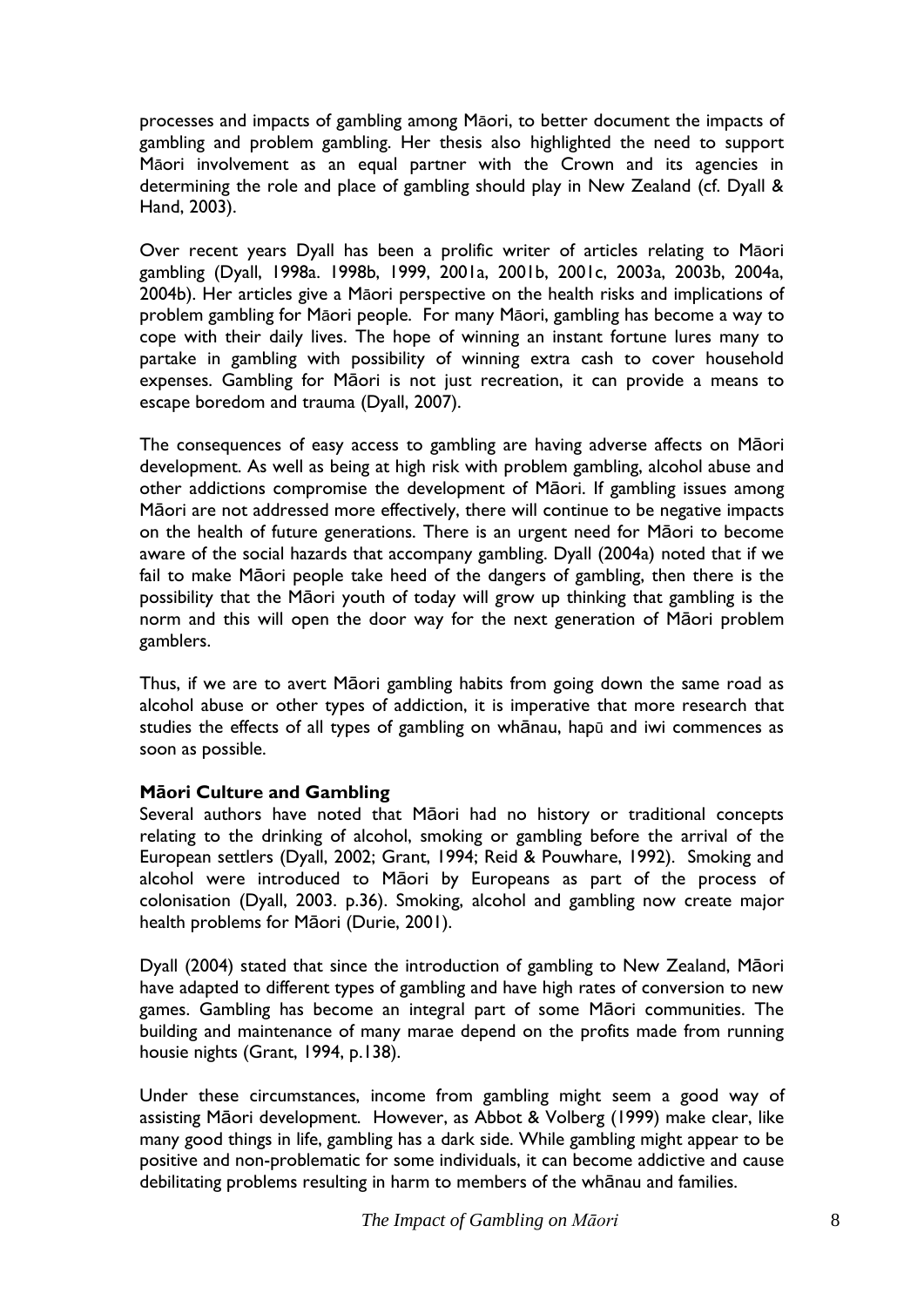Under the Gambling Act of 2003, the Ministry of Health assumed responsibility of coordinating services for problem gambling from July 2004 (Ministry of Health, 2005). Gambling Watch (2004) drew attention to gambling issues faced by Māori. These issues include:

- 31% of people with serious gambling problems identify as being Māori
- The average spending on gambling by Māori annually is \$538. This is consistent with a recent report put the spending on gambling by Māori at \$588 annually (Abbott & Volberg, 2000, p.9).
- One in four male inmates are estimated to have or have had gambling problems
- 45% of female inmates report gambling problems

#### **Impacts of Gambling on Children**

Problem gambling affects more than the individuals; whānau, friends, employers and co-workers and the wider community are all affected by an individual"s gambling problem. It can result in child neglect, theft, fraud, domestic violence, and reliance on food banks.

Overseas studies have reported that problem gambling affects the entire family through financial, interpersonal and social deterioration (Rotter, 2004). One summary noted that 23% of problem and pathological gamblers had affairs, 49% reported problems with sexual relationships, 35% divorced, separated or remarried and 80% reported difficulty communicating their feelings with their spouses (Ciarrocchi, 2002).

Despite the well-documented effects of gambling on families, we have only a limited understanding of what it is like to be a child living in such a family. Problem gambling can affect many more people than the gamblers themselves, especially those living in the same household. Recent evidence indicates that about 5-10 other people can be directly affected by a problem gambler (Darbyshire, Oster & Carrig, 2001). Problems for the immediate family of gamblers range from severe financial problems, through emotional and relationship problems to physical and psychological abuse (Darbyshire et al. 2001). Children perceived that they lost their parents, through emotional isolation as well as through both separation and divorce. As parents participated in more gambling, the children lost respect for their parents, the sense of being loved and valued, the feeling of being cared for and cared about. Darbyshire et al also noted that children missed out on essential aspects of family life, such as adequate nutrition as well as more enduring memories from family outings and holidays.

## **Summary: Māori, whānau and gambling**

Problem gambling is an addiction. It is one of the escape mechanisms for dysfunctional families and is often associated with other aspects of dysfunctional families such as drug and alcohol abuse. It is a presenting problem of greater underlying issues and problems faced by individuals and possibly their families. These may include factors such as loneliness, financial problems, and violence. Gambling has often become an outlet from their predicaments offering (false) hope and escapism. However, it is not only individuals who are affected by gambling addiction. Such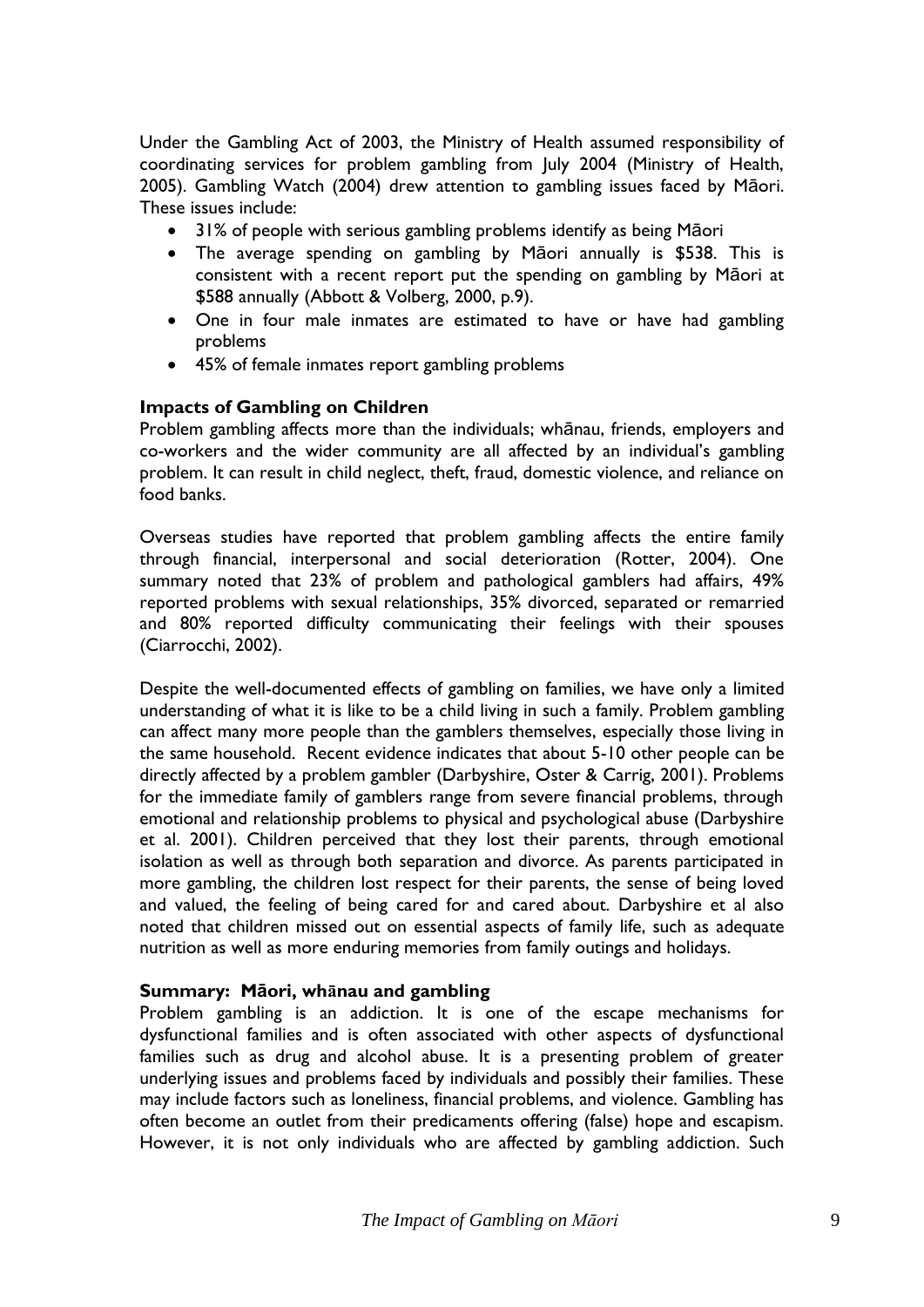addiction has a far-reaching effects beyond the individual, transcending generations within whānau.

For future interventions, the focus should be on gambling as an addiction within the larger picture of dysfunctional individuals and their whānau. The overarching questions posed then are:

- What are the roots of a person's addiction to gambling?
- How does the addiction to gambling impact on the individual and their whānau?
- What strategies should be used to heal the individual and their whānau?
- What are government and community responsibilities to address problems related to gambling?

A key question, which has arisen at the time of writing (early 2009), is that during periods of economic recession money spent on gambling seems to remain high or even increase, raising the possibility that more robust interventions are needed during periods of economic recession.

## **Legislation covering gambling in New Zealand**

Gambling in New Zealand is governed by the *Gambling Act 2003,* which became law in September 2003. This Act resulted from a major review of gambling in New Zealand and it updated previous legislation controlling gambling. The specific purposes of the Act are:

- to control the growth of gambling;
- to prevent and minimise the harm caused by gambling;
- to authorise some gambling and prohibit the rest;
- to facilitate responsible gambling;
- to ensure integrity and fairness of games;
- to limit opportunities for crime or dishonesty;
- to ensure that money from gambling benefits the community; and
- to facilitate community involvement in decisions about the provision of gambling.

Local government territorial authorities provide consents for class 4 venues, defined as places where class 4 gambling takes place. Class 4 gambling is primarily concerned with gambling that involves electronic gaming machines (EGM). It also covers race or sports betting at an on or off-course venue owned or leased by the New Zealand Racing Board or a racing club under the Racing Act 2003. Applications for licenses to the Department of Internal Affairs must include a venue consent from the relevant local authority. Thus, local authorities are the first agencies to consider applications for new and existing venues (Hastings District Council, 2003).

Local authorities are required to develop and adopting a policy related to the licensing of gambling venues. This policy must take into account the social impacts of gambling within its district, and may have regard to any other matters it considers relevant, including:

- the characteristics of the district and neighbourhoods;
- the location of kindergartens, early childhood centres, schools, places of worship, and other community facilities;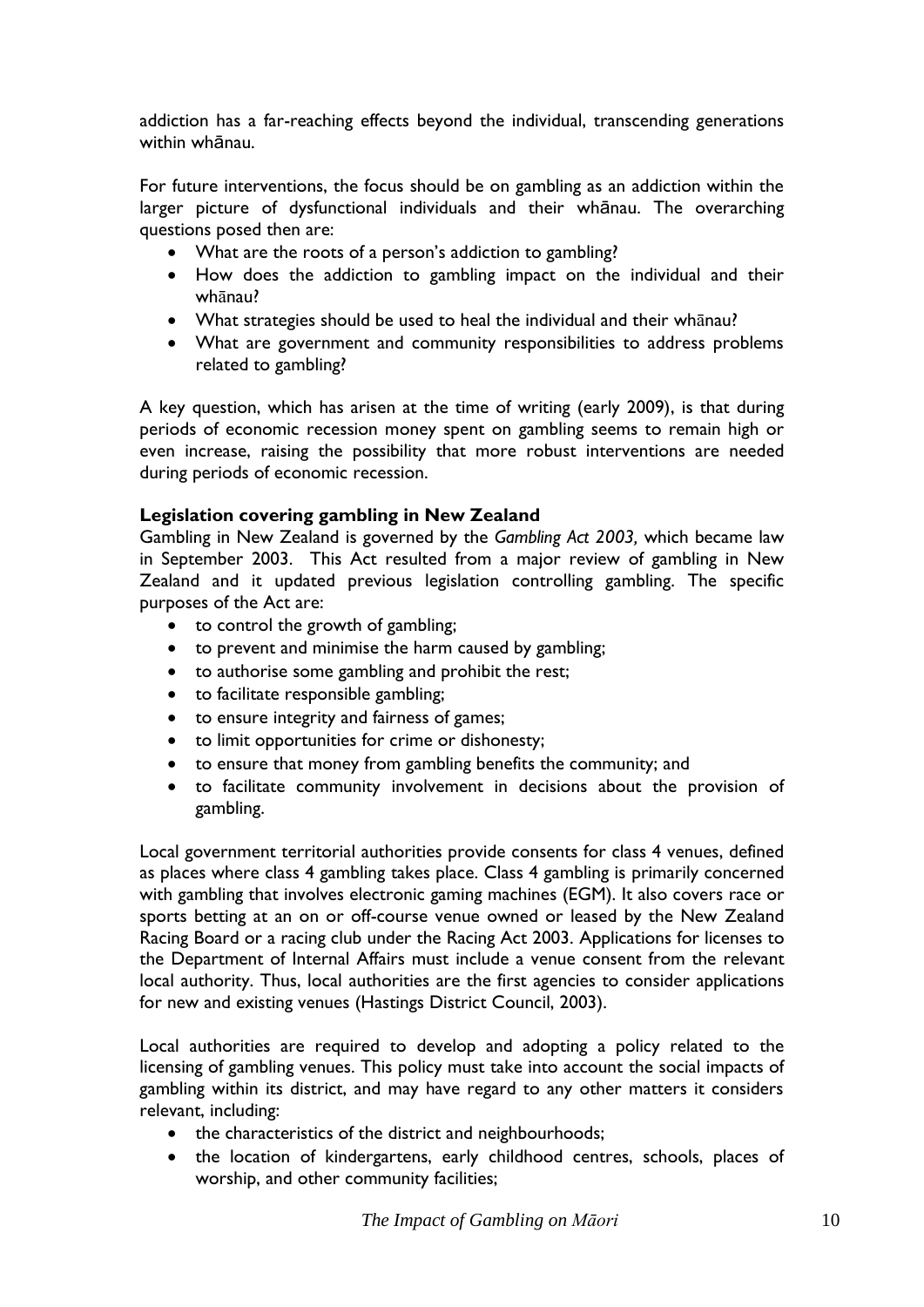- numbers of gaming machines that should be permitted at any venue or class of venue;
- cumulative effects of additional opportunities for gambling in the district;
- how close one venue should be to another; and
- what the primary activity at a venue should be (Hastings District Council, 2003).

A local authority's responsibilities under the Act are separate from its responsibilities for land use consents such as those governed by the Resource Management Act 1991, liquor licensing under the Liquor Licensing Act and other legislation. In the development of gambling venue policies which are required to be reviewed every three years there is a requirement to consult with Māori. (Section 101 and 102 Gambling Act 2003) When elected Councillors make decisions regarding where gambling venues should be placed or the number of pokie machines that should exist over and above those which have been grandfathered under the Gambling Act 2003. In making such decisions there is also a need to consider their Local Government Act 2002. Councillors in relation to the Local Government Act 2002, are required to recognise the Treaty of Waitangi, to consult and engage Māori in policy decisions and overall to improve outcomes for Māori. ( section 4 and Parts 2 and 6 provide principles and requirements for local authorities to meet ). They are also required to meet responsibilities in the Crown Entities Act 2004 in making decisions.

In accordance with the Gambling Act 2003, a number of regulations have been introduced by the Department of Internal Affairs to reduce gambling harm. All pokie machine venues are required to have in place by the operator a host responsibility program. A framework has been developed by Dyall and Manaia (2005) utilising the process of "powhiri", to identify how Māori alongside a venue operator can maximise the harm minimisations regulations to make gambling venues a safe place for those who visit and to recognise the harm that can occur in such places which have wider consequences for individuals their whānau and the community.

**Table One:** 

**A Māori Protocol Framework for Responsible Gambling in New Zealand**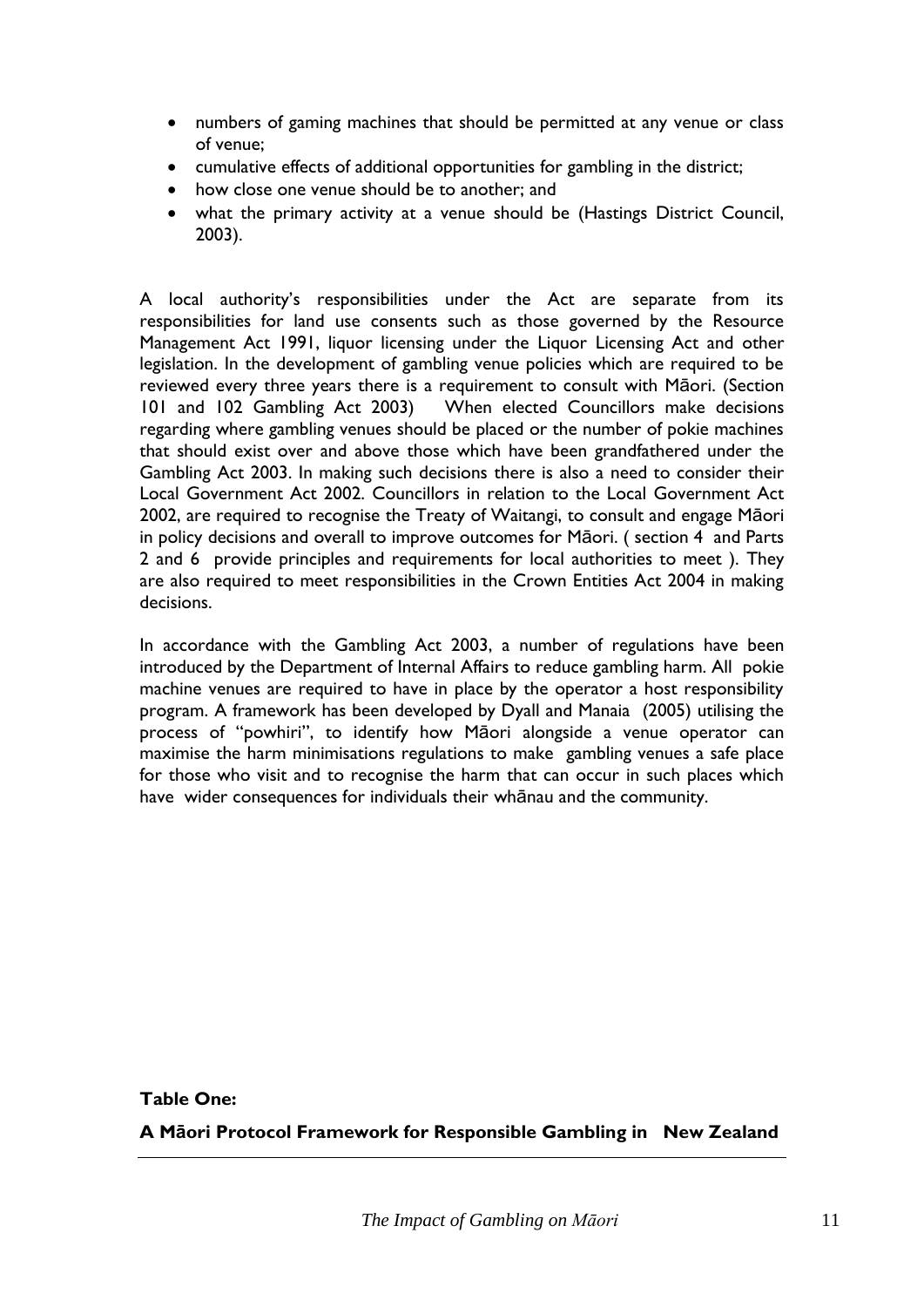| Mana whenua:             | Host is responsible to implement and manage a safe<br>environment.                                                                                                                                                                                                                                                                                                                                                      |
|--------------------------|-------------------------------------------------------------------------------------------------------------------------------------------------------------------------------------------------------------------------------------------------------------------------------------------------------------------------------------------------------------------------------------------------------------------------|
| <b>The Host</b>          | • Gambling venues responsible to be host on behalf<br>of Crown, required to<br>implement<br>legal<br>requirements<br>• Appropriate training for staff<br>• Ability to identify and exclude actual and potential<br>problem gamblers<br>• Ensure safe passage of entry and exit from venues<br>• Responsible to provide a safe environment in<br>relation to smoke free, alcohol, occupational<br>health, and crime free |
| Manuhiri:                | Responsible to respect the kawa outlined by mana                                                                                                                                                                                                                                                                                                                                                                        |
| <b>Guest</b>             | whenua.<br>• Are able and willing to take advice<br>• Ability to consider warnings and take account of<br>information provided<br>• A good managed host and guest interaction<br>process is in place                                                                                                                                                                                                                    |
| Manaaki tāngata:         | Responsible to care for people and meet their needs.                                                                                                                                                                                                                                                                                                                                                                    |
| <b>Caring for People</b> | • Needs of people are met so that their wellbeing is<br>protected and enhanced.<br>• Host must not exploit guest and can be fined for<br>not identifying actual or potential problem<br>gamblers                                                                                                                                                                                                                        |
| Karanga:                 | Host is responsible to provide a safe passage                                                                                                                                                                                                                                                                                                                                                                           |
| <b>Formal Welcome</b>    | • Welcome and warning that the place and gambling<br>can be unsafe<br>• Signage in and outside venue should provide a<br>warning and promote safe and responsible<br>gambling<br>• Gambling venue policy should be visible and<br>available on request<br>· Safe use of alcohol, smoke free and occupational<br>health and safety should link with overall gambling<br>host responsibilities                            |
| Whaikorero:              | Host provides warning and messages of an unsafe                                                                                                                                                                                                                                                                                                                                                                         |
| <b>Formal Host and</b>   | place.                                                                                                                                                                                                                                                                                                                                                                                                                  |
| <b>Guest speeches</b>    | • Responsible to create a safe environment (tapu to<br>noa)<br>• Determine and outline kawa: the rules of conduct<br>in and outside premises                                                                                                                                                                                                                                                                            |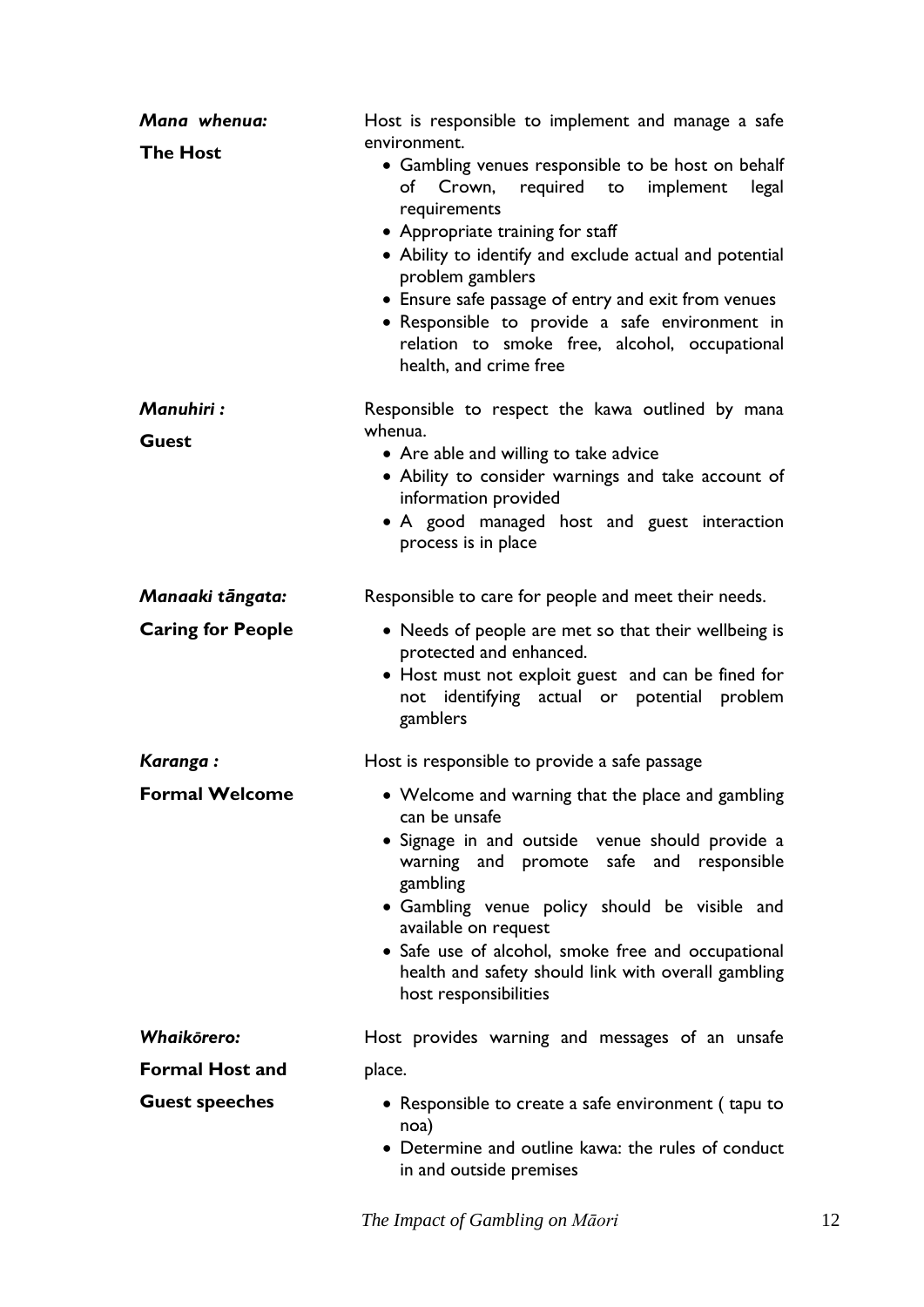|                          | • Each gambling venue required to have a host<br>responsibility policy which can be requested<br>• Each gambling venue required to implement harm<br>minimization regulations on behalf of Crown to<br>promote safe gambling<br>· Guest entitled to know the host responsibility<br>policy of their gambling venue(s).         |
|--------------------------|--------------------------------------------------------------------------------------------------------------------------------------------------------------------------------------------------------------------------------------------------------------------------------------------------------------------------------|
| Kōhā :                   | Guests should only gamble at a level which they can                                                                                                                                                                                                                                                                            |
| Gift                     | afford.                                                                                                                                                                                                                                                                                                                        |
|                          | • Gambling now legalized and seen as a community<br>health benefit to provide funding for community<br>groups, government and other stakeholder groups<br>• Venues are required to be responsible and to<br>monitor gamblers losses                                                                                            |
| Poroporoaki:             | Host is responsible to ensure guests leave and return                                                                                                                                                                                                                                                                          |
| <b>Farewell</b>          | home safely.                                                                                                                                                                                                                                                                                                                   |
|                          | • Host or guest can initiate exclusion from venue<br>• Host responsible that guest return home safe to<br>family and community<br>· Provision exists to continue to develop and<br>maintain relationship<br>• Breach of kawa can result in penalty. Host and<br>guest can be legally fined for not meeting<br>responsibilities |
| Mana:<br><b>Standing</b> | Host and guest standing rests upon how they interact<br>with each other in meeting their defined roles and<br>responsibilities                                                                                                                                                                                                 |

Dyall ( 2007) has also identified the relationship that gambling contributes to social disorganisation in some communities. The relationship between gambling, gangs and crime are discussed as well as questions local authorities should be considering when reviewing the social, economic and cultural costs of normalised gambling in communities and whānau. The concentration of gambling venues in low income communities and where Māori live is highlighted. In reviewing the placement of gambling venues in low communities, despite the known harm and available evidence, Dyall suggests gambling should be seen as a poisonous chalice for indigenous peoples and suggest that those agencies and administrators who give licences for gambling venues big or small should consider their duty of care responsibilities, especially the harm that is created for children and young people who are often invisible when gambling venue decisions are being made.

The relationship between gambling advertising and the use of cultural icons has been identified by Dyall et.al (2007). It has is proposed that all gambling operators In New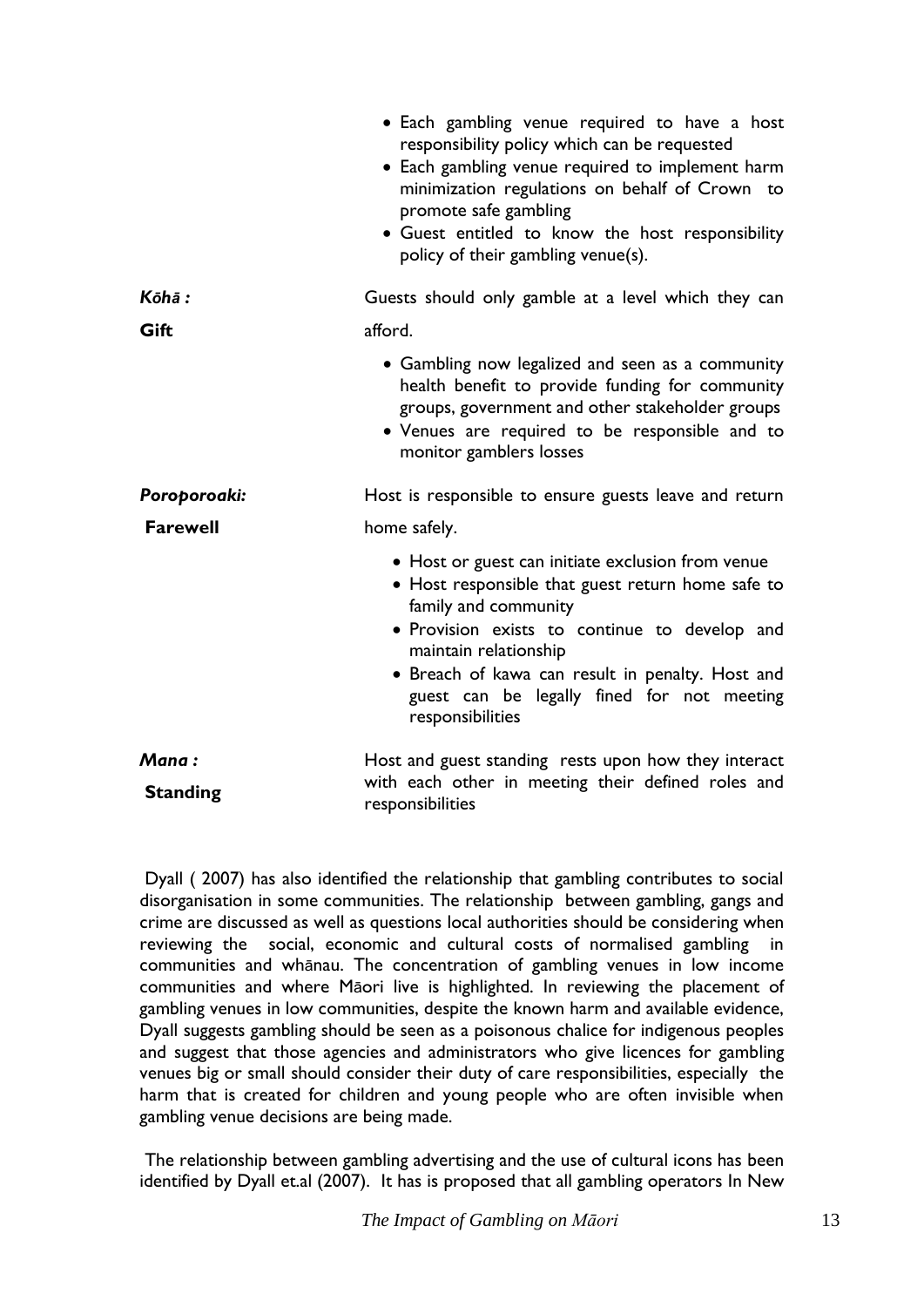Zealand should be responsible and their should be positive restrictions on gambling advertising as Māori are very sensitive to messages and this stimulus may increase awareness regarding gambling and increase people to seek gambling opportunities. A restriction on gambling advertising has been proposed by Dyall et.al (2007) consistent with a decision already made by the Auckland City Council to ban commercial advertising by way of large billboards as it pollutes and distracts away from the beautiful environment that exists in this region.

### **Summary : Local Government and Gambling Legislation**

Local government and gambling legislation dovetail together and effect locally elected councillors decisions as to where gambling venues are sited, the number of venues and machines in a designated area and regulatory provisions which are required to be in place to reduce and eliminate gambling related harm.

A cultural model has been developed by Dyall and Manaia using the process of pōwhiri to help Māori and gambling venue operators to work together to reduce problem gambling and the harm that follows in and outside venues. It is proposed operate gambling venues should be responsible as they have been delegated responsibility by the Crown to be protect those at risk of developing problems with gambling. Māori involvement and engagement in gambling venue policies is now a statutory requirement along with recognition of Treaty of Waitangi, through local government statutory requirements. Gambling is now recognised as contributing to social disorganisation and crime in communities and therefore a wider approach to reducing harm is needed other than gambling treatment services or associated interventions.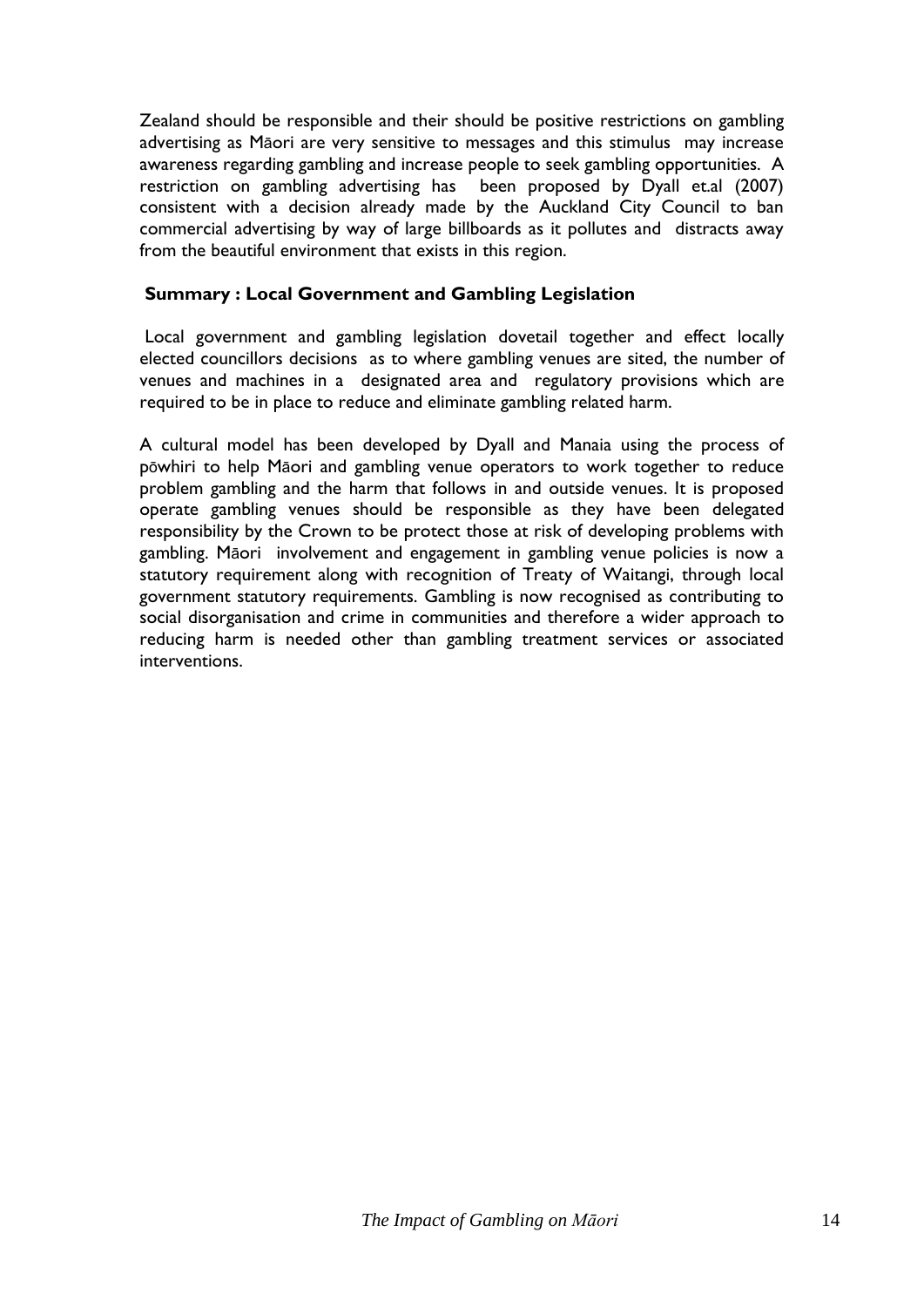## <span id="page-16-0"></span>**Research methods**

The design was a small sample, qualitative interview study. Five face-to-face interviews were completed. These interviews included seven people; three were with individuals and two interviews were each with two people.

The general topics covered in the interviews were as follows:

- Whānau members and how whānau functions
- Whānau involvement in gambling,
- Effects of problem gambling on whānau,
- Knowledge and awareness of the signs and symptoms of problem gambling
- Advice offered to other whānau in a similar situation.
- Strategies that whānau have taken to address problem gambling,

Appendix 1 contains the full list of the questions covered in the interviews.

#### **Recruitment of interviewees**

One of the main tasks of the researcher was to recruit suitable interviewees. This included Māori people with a gambling addiction and any of their whānau members affected by it. However, finding such people willing to share their experiences and thoughts proved a challenge. Problem gambling is widely stigmatised. Whakama was a common experience among individuals and their whānau. The time involved in being interviewed, and avoidance of taking about one's problems, also affected the recruitment of interviewees.

Assistance was sought from Salvation Army counsellors and they agreed to carry out some interviews with clients from their *Oasis* service, which provides help for people with gambling addictions. The researcher also drew on her Māori networks for interviewees. In total seven individuals were interviewed during five separate interviews (with two interviews involving two people being interviewed together). Three of the interviewees were problem gamblers. The other four were two families who shared insights of their experiences of living with whānau which included problem gamblers. It was notable that even though problem gambling was a whānau matter it was difficult to get people to talk about it.

Many of the interviewees were able to provide valuable information, giving insights and detailed examples of events leading to problem gambling, its impact on them and their families.

#### **Data analysis**

The interviews were audio-taped with the permission of the interviewees and transcribed. The transcribed interview text files were then analysed by two experienced researchers using qualitative data analysis software (*NVivo v8)*. The two researchers coded the data independently. Particular attention was paid to commonly occurring themes and any specific issues pertaining to Māori and whānau were noted. Where there were differences between the two researchers, these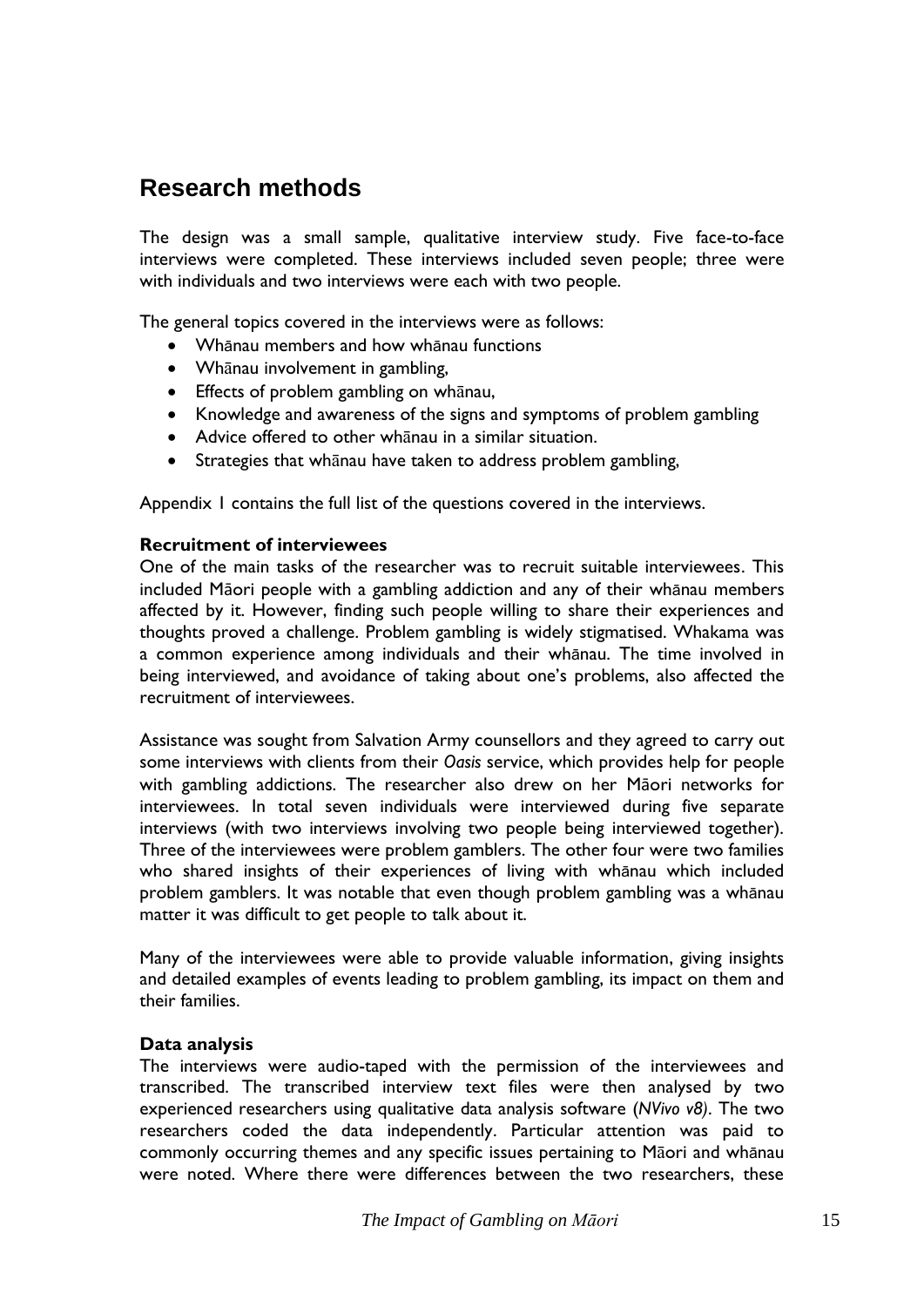were discussed and all clearly identifiable themes were combined into a merged set of themes.

On completion of the first round of analysis, a further analysis was conducted to integrate and refine the findings. From this second analysis, a model of gambling development was constructed. This process provided a rigorous analysis of the qualitative data and ensured the final model was robust in terms of being an effective representation of processes underlying the views expressed in the interview data.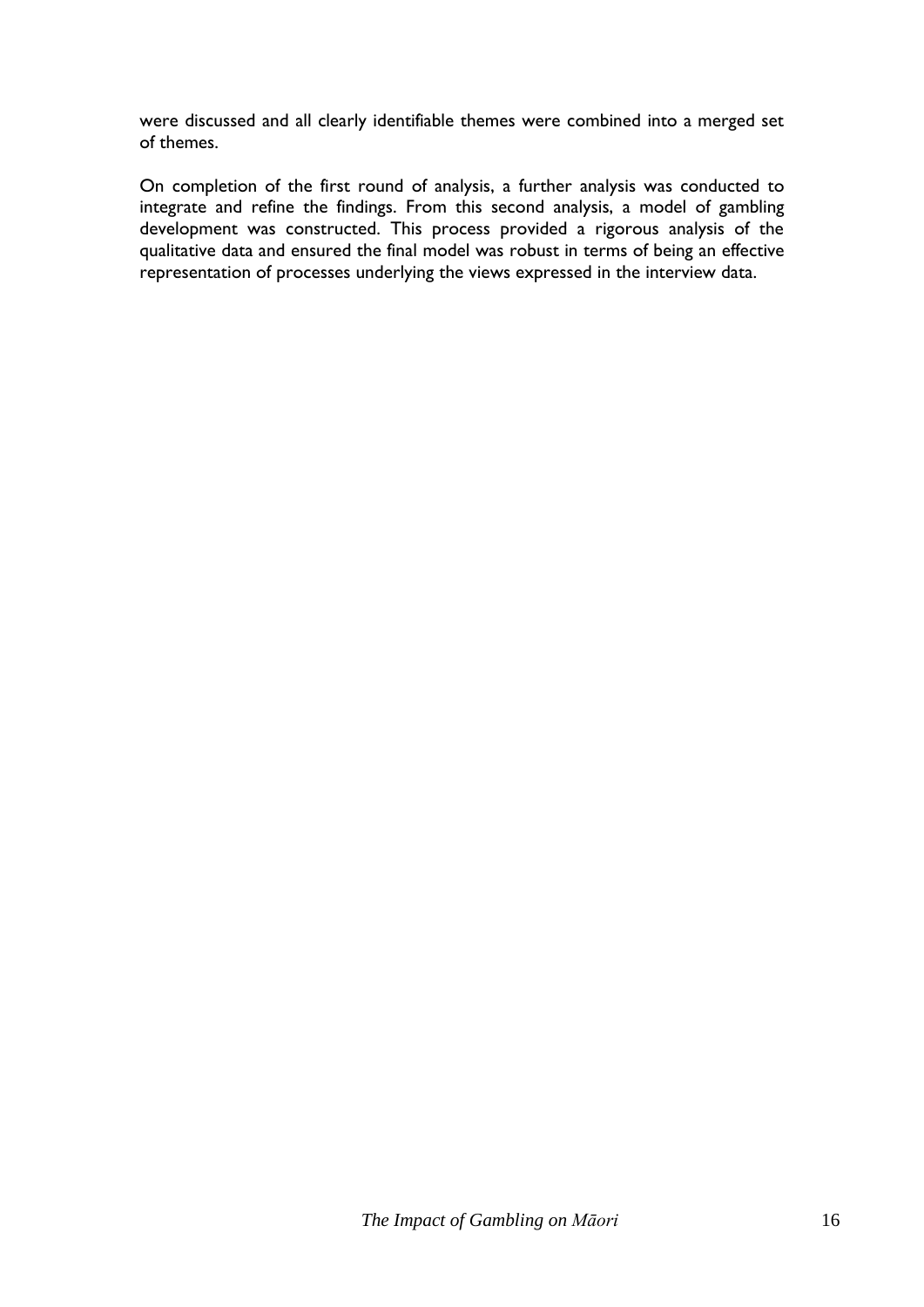# <span id="page-18-0"></span>**Findings**

A *model of gambling development* was constructed from the themes which emerged from the analysis the interviewees' experiences and observations. The model comprised four main phases:

- 1. Risk factors & exposure to gambling
- 2. Participation in gambling
- 3. Becoming addicted
- 4. Impacts of gambling

Specific processes and features of these four phases are summarised in Table 1 and described in detail in the findings. Following the presentation of findings relating to the model, strategies suggested by interviewees for reducing the negative impacts of gambling are reported.

| <b>Main phases</b>                                | <b>Specific processes</b>                           |
|---------------------------------------------------|-----------------------------------------------------|
| I Risk factors & exposure to Dysfunctional whanau |                                                     |
| gambling                                          | Exposure of children & role models for gambling     |
|                                                   | Ease of access to gambling locations                |
| 2 Participation in gambling                       | Extensive whanau participation & social life around |
|                                                   | gambling                                            |
|                                                   | Excitement of winning & participation               |
|                                                   | Participation in multiple forms of gambling         |
| 3 Becoming addicted                               | High intensity of gambling                          |
|                                                   | Getting into debt & loss of personal possessions    |
|                                                   | Denial and secretiveness                            |
| 4 Impacts of gambling                             | Neglect of children                                 |
|                                                   | Erosion of relationships                            |
|                                                   | Depression & mental health problems from gambling   |
|                                                   | impacts                                             |

**Table 2: Model of gambling development**

## **1. Risk factors & exposure to gambling**

Individuals from families experiencing multiple social problems such as domestic violence, financial problems, and family members in trouble with the law are vulnerable. Because of these risk factors they are more likely to participate in activities which give them hope, or provide an escape such as drug and alcohol abuse and or gambling. The key risk factors identified which leads to problem gambling were: "Dysfunctional whānau, Exposure of children & role models for gambling and Ease of access to gambling locations.'

## *Dysfunctional whānau*

Dysfunctional whānau is not just a precursor to gambling addiction but it is also an outcome of the addiction itself. That is people who come from dysfunctional families may gamble as a way to escape their situation, they may feel it gives them hope.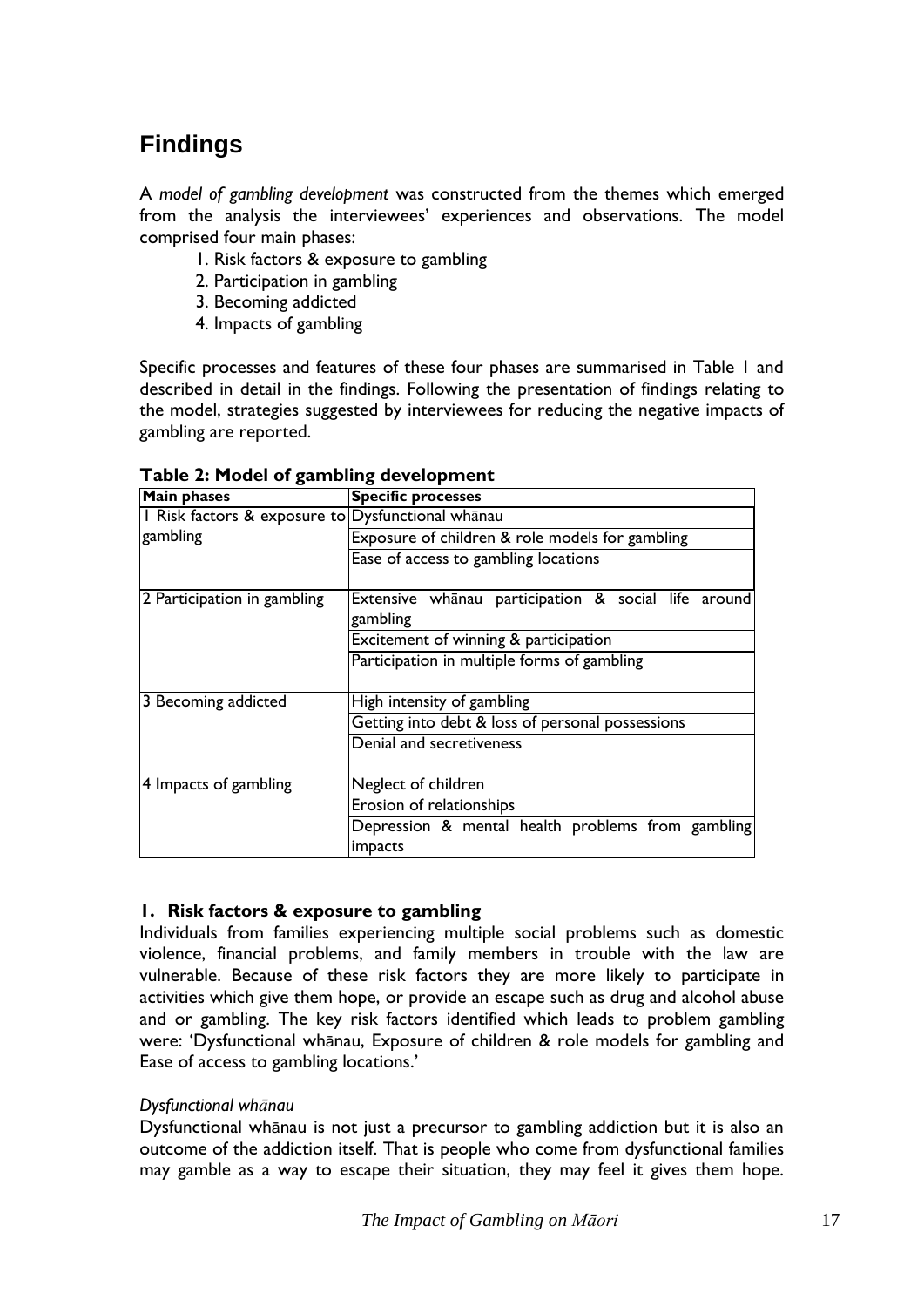When a person has a gambling problem, it creates problems for their families too. Regardless of whether it is a precursor or an outcome problem gambling creates havoc for the individuals and their families.

One interviewee who had several whānau members with problem gambling described her sister"s family that had elements of precursors and outcomes of problem gambling. Both parents in this family were problem gamblers and the father was a heavy drinker. The interviewee vividly described the situation and commented that the children did not have parental support.

*I think it"s been hugely dramatic on whānau particularly for children because the other side of that is that her husband is an alcoholic. That kind of brought home to me how important gambling was to her was after the seventh drunk driving charge, her husband was sent to jail. He went away for three months and it was really really hard on the family. When he came back he vowed not to drink again but about a month after ... she started going to pokies. She"d take him with her and small bars where they had the pokie machines and then he"d sit there, she"d play the machines and then he"d start drinking again. The children have tried to deal with it with her [but they face a] combination where their father"s an alcoholic, their mother"s a gambler so they basically haven"t really had the kind of parental support that they really need. (*Interviewee B)

The same interviewee also described how her mother who had never participated in any forms gambling became a problem gambler after the death of her father. Up till then her family had had an ordinary life. Trigger events such as losing one"s job or the death of a significant other could pave the way to an addiction. In such circumstances, the gambling may begin as a social activity to cope with loneliness or grief and eventually escalates to a problem which impact across generations such as from mother to child to grandchildren as evident from the early statement. In some cases the problem gambler did not previously know how to play cards and did not even like gambling according to an interviewee.

*When I was a child, after dad died mum started learning how to play cards she never use to do all that social activity until dad died so she started learning how to play cards. (*Interviewee B)

## *Exposure of children and role models for gambling*

Early exposure to gambling makes gambling the norm in some families, and provide role models even if unintended. One interviewee made the following observation:

*We"d all be together playing cards, we"d all just do what they were doing really; and it makes sense whatever someone else does you know especially mum and dad is pretty much what you"re going to do*. (Interviewee A)

Gambling can be pervasive in families and the community too with one person remembering she was four years old when she watched family members gamble. When Interviewee A revealed further details of her family life, it became apparent that her father was the main gambling role model.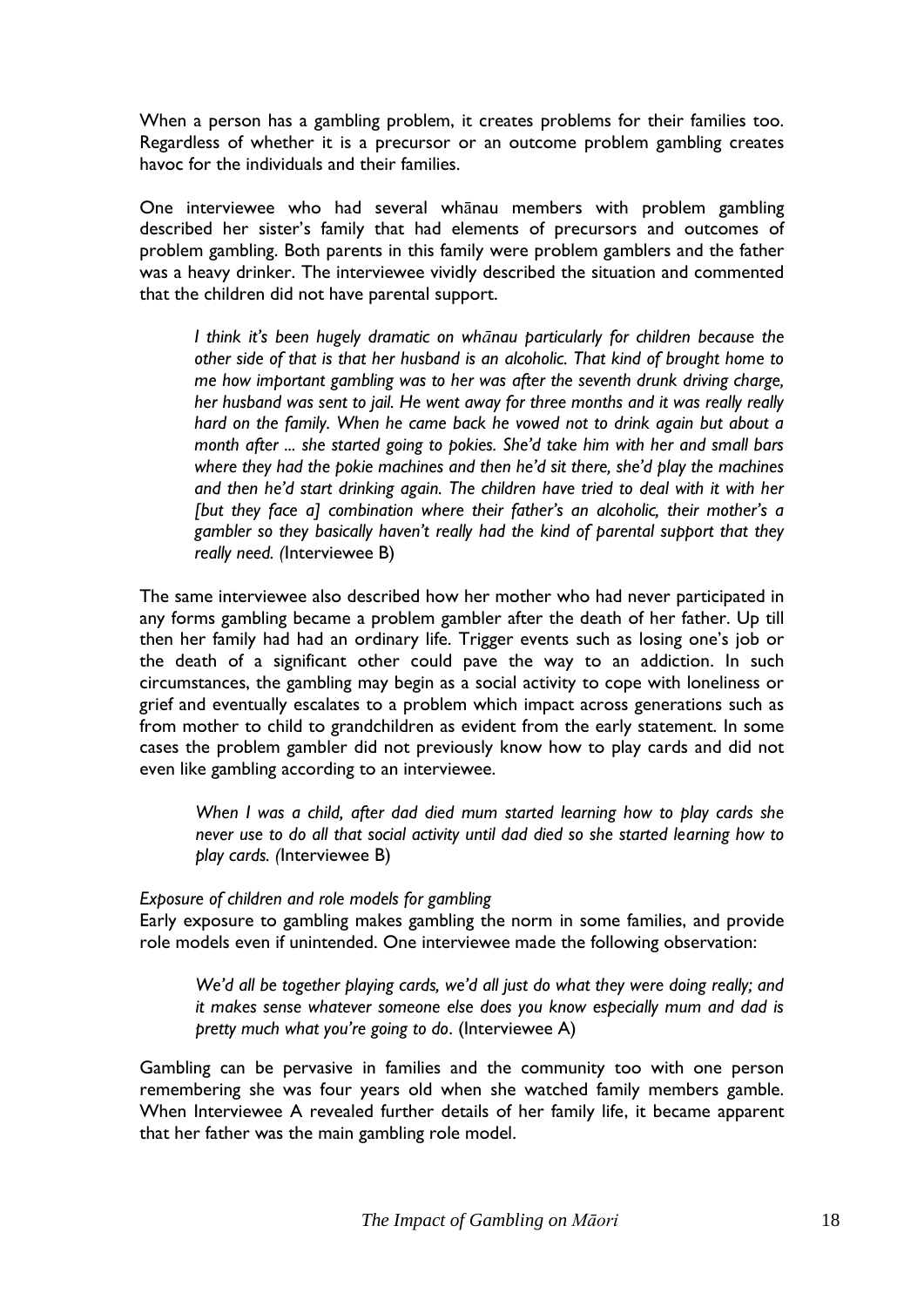*Everyone in the community seemed to bet on the horses usually the TAB, and listen to the races on the radio and then after that it was things like fund raising for the marae*. (Interviewee A)

Collecting the TAB horse winnings for her father when she was nine years old made a lasting impression on her. She described the thrill of receiving so much money which led to her making her own bets within the week:

*My father had a huge win and in those days a child could go in and collect the money... She (the TAB worker) was just counting this money and it was huge, it was mountains of money. I remember her putting it in a bag for me because there was so much money and I took it out to my dad ... about two days later I was having a bet by myself. (*Interviewee A)

Female gambling role models seemed common. Several interviewees referred to their grandmothers or mothers and aunties gambling "My grandmother ... was quite a heavy TAB punter"; with another describing how her mother would play housie 24 hours a day five times a week. It is possible that women gamblers tended to feature in the early lives of the interviewees because women were the main caregivers were in part time employment or were unemployed.

#### *Ease of access to gambling locations*

<u>.</u>

A factor often mentioned, which increased a person's exposure and risk to gambling, was the ready access of pokie<sup>1</sup> machines. Pokie machines are a popular medium for problem gamblers and making them readily accessible acerbates the problem. One person said he could not understand why there were so many gambling operations in the country despite their devastating effects on families, especially Māori families.

*As soon as they got here and as soon as they got here both her and her sister they knew every pokie machine all over the North Island and T would tell her about some machine you know on the way back from Hamilton to Auckland and we would detour and go looking for them. (*Interviewee C)

This interviewee added that Otara had 'one in every corner' and his fear was once pokie machines were present in a community "anybody can play at any time of the day or night it's open". He was in no doubt that the pervasiveness of pokie machines presented the greatest threat for problem gamblers and their families.

Not only are the numerous gambling venues in some communities a problem, but also the fact that some gambling establishments provide free parking for their clients. One problem gambler admitted that she frequented a gambling establishment in the city because it provided free parking.

Other common venues were families getting together at each other homes or using a local marae as a gambling venue.

<sup>&</sup>lt;sup>1</sup> The term "pokie machines" is used to refer to electronic gaming machines (EGMs) to preserve the vernacular language style used by interviewees.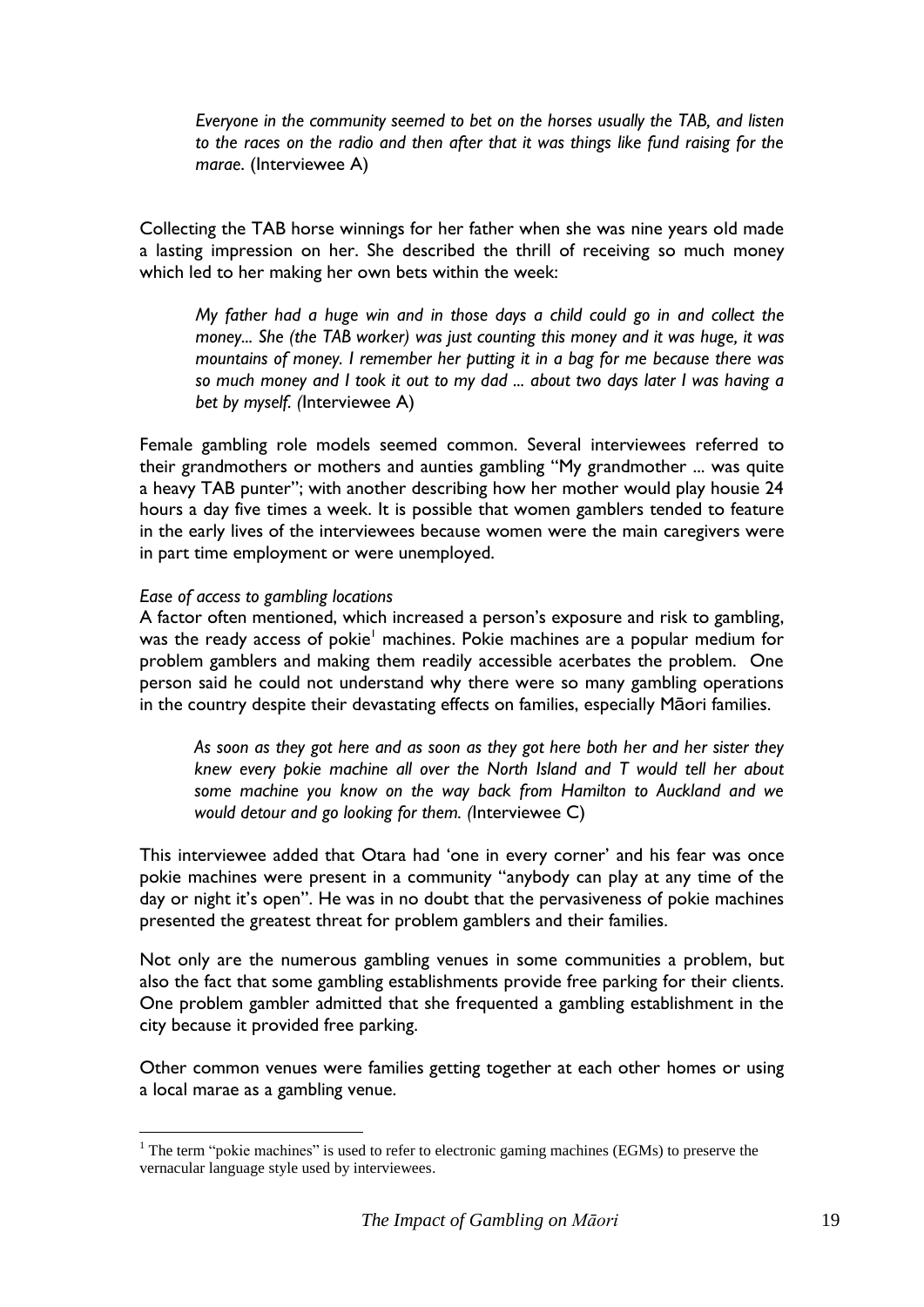## **2. Participation in gambling**

Having insights in to the how people participate and its different facets gives a better understanding of the processes or how problem gambling arises. Gambling as an addiction usually occurs with a wider context that includes three features; extensive whānau participation in gambling, the excitement of winning, and participation in multiple forms of gambling.

#### *Extensive whānau participation*

A common theme interviewees raised was how their families and even surrounding communities were involved in gambling. It ranged from several families getting together regularly to play cards to semi-structured arrangements (i.e. syndicates or networks).

One interviewee (D) described the extent to which his network of family and friends participated in gambling and as a result gambling was 'normal': "my mum and dad went into gambling, all my aunties and uncles and cousins and friends," adding that his cousins were missing out on life.

Housie organised on marae was another common form of communal gambling. Profits from housie were an important source of fund raising for some communities. Again, women feature prominently as the main players.

*... my grand aunties lived next door to her. She plays housie, she goes twice a week they are usually marae based fund raisers as well so they go to the local marae to support them and most of the older woman at home you know probably about 50 odd go. (*Interviewee A)

What emerges from the overall picture is gambling can be a social activity where families mainly women gather to play cards, catch up with each other, and fill in their time. Because it appears that a large number of women participate in gambling children are at the least exposed to it, or even become involved in it as women tend to be the caregivers. Typically whānau would gather at a family house where:

*All the kids would come [too], next day they"d be still playing so we"d all be shoved off to school or whatever and they"d be back at the house again [after school]. (*Interviewee A)

Another aspect of problem gambling is the existence of syndicates. Such syndicates perform a range of functions that facilitate gambling such as providing a venue, running a "savings account (kitty)" into which a person could put money and draw on, and lending money to members of the syndicate. A person could belong to one or more syndicates and at times become indebted to them.

#### *Excitement of winning*

For many gambling gave them hope, a possible way out of their financial difficulties. It was also a form of entertainment and source of excitement. For families living in poverty or in difficult circumstances the occasional win allowed them to indulge in small luxuries like buying 'the kids some lollies and pop corn.'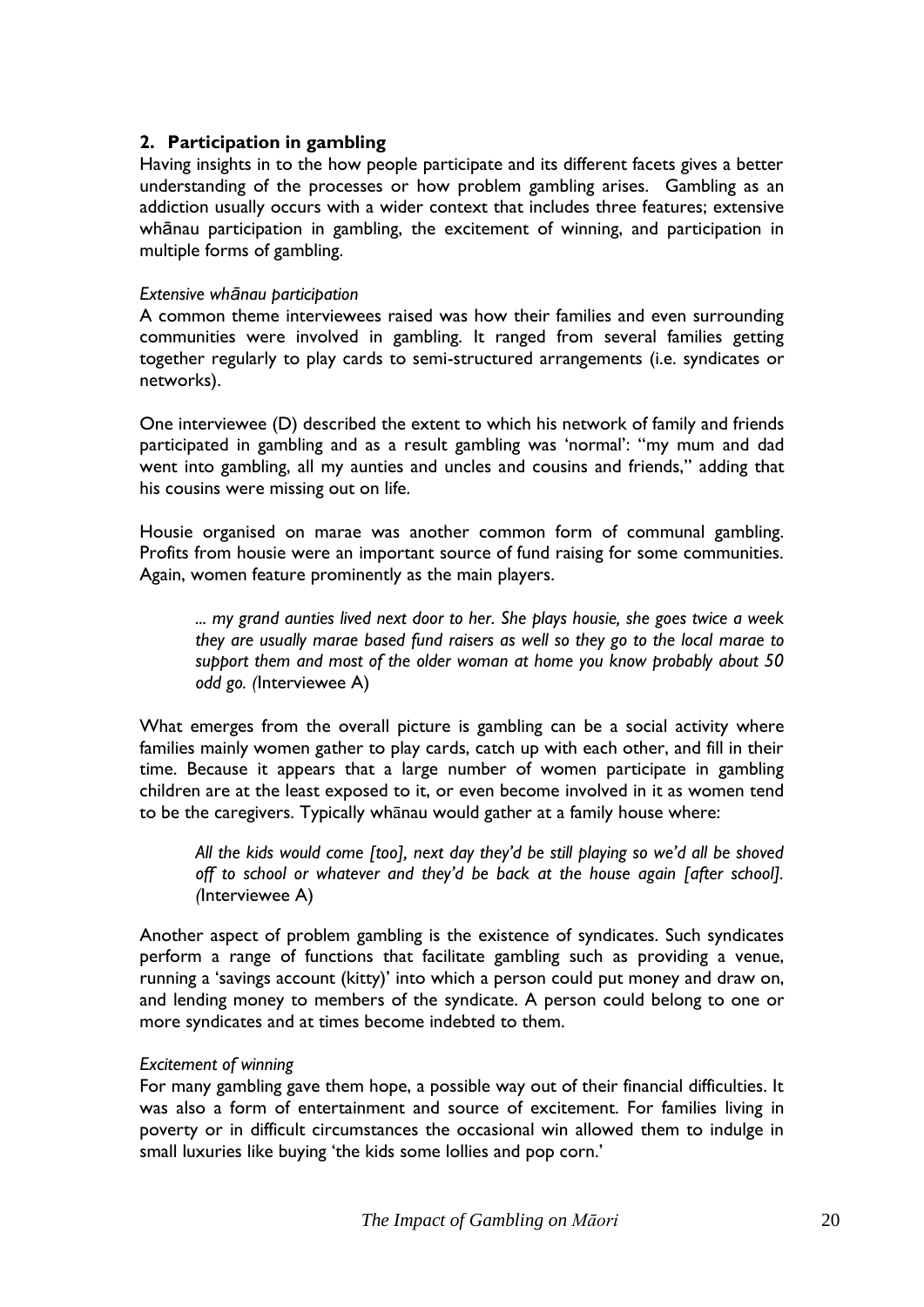Some interviewees said that on occasions when they did win substantial sums of money they simply carried on gambling (only to lose it all) instead of stopping. The excitement they felt and the hope they may make even bigger gains kept them gambling far longer than they intended. Even young children feel this thrill of winning and can be motivated to gambling was evident from an interviewee who said she made her first punt on horses at age four after experiencing the excitement of collecting her father"s TAB winnings.

#### *Participation in multiple forms of gambling*

The home environment and problem gamblers early exposure to one or several different forms of gambling is a common occurrence. This normalised gambling for the adults and children living in such circumstances. A common pattern is where a parent may be a keen horse racing fan, putting regular bets through the TAB, while taking punts at Lotto too.

Another is where the mother, grandmother and other female relatives get together to play cards regularly at each other"s house. These women also frequent their local marae housie. When the children are old enough to go to the pub they extend their gambling activities into pokie machines that can often be found in pubs or other drinking establishments, or start going to casinos. A problem gambler put it bluntly when asked to describe her problem: "pokies are bad, they suck you in" (Interviewee E).

## **3. Becoming addicted**

For interviewees, three things stood out when they spoke about their gambling addiction or that of their spouses/parents/siblings (a) the intensity of gambling; (b) getting into debt and losing personal possessions, and (c) being secretive. All three of these items are interrelated because as the person"s gambling escalates so does their debt leading them to be more secretive about their addiction for fear of criticism, or whakama.

## *Intensity of gambling*

The intensity of gambling for problem gamblers relates to the amount of time and money spent, because they are unable to set boundaries or limits to their spending. Problem gamblers spend what appears to be an inordinate amount of time on their gambling activities. Previously, one interviewee talked about how the women and children in his extended family congregated to gamble, only to stop long enough to get the children to school. Then children would then resume gambling on return from school. Similar, another person related how her mother was a "heavy gambler" who could play cards or any other forms of gambling "continuously for 24 hours five days a week." Although one interviewee said he didn"t mind driving his aunties to the horse races his comments illustrated how intense it was for his aunties who followed the races: "I ended driving Aunty B and one or two others all over the North Island chasing these race meetings. "

As the gambling escalates problem gamblers start to live beyond their means. For one person their personal debt amounted to \$42,000 in one year when his wife"s gambling got out of control.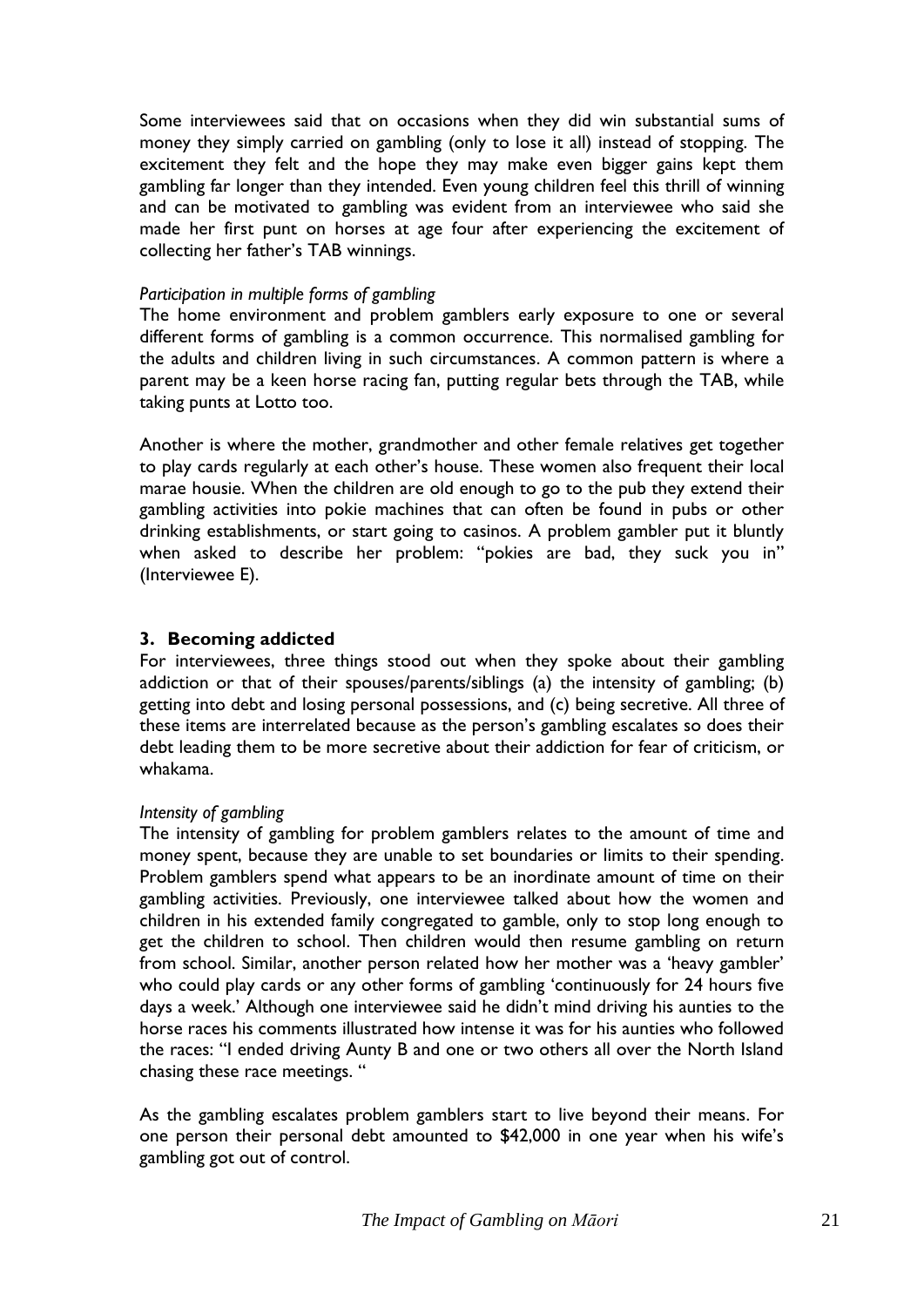#### *Getting into debt and loss of personal possessions*

Getting into debt and loss of personal possessions go hand in hand and are a natural progression of events as the gambling intensifies. To raise money for gambling, people resorted to borrowing on their credit cards, selling their cars and even the very items they were wearing.

*Me and the girls started when we ran out of money, we started gambling our shoes and clothes even, whatever we could get, anything. Some of us used to walk out of there with no shoes, no jacket you know it was just sad really. (*Interviewee A)

*Several times we"d go down there and they were on the bones of their a... They had an electric stove in the kitchen, only one element worked on it, never got it fixed.* (Interviewee C)

Following a death, the relatives and partners of gambler's are left to deal not only with the grieving, but also the legacy of the person's debt, sometimes substantial amounts.

*When she died I paid off [her debt], I went along with C to the bank and I paid off her credit card, paid off mine and I paid off her cash flow card. It came to over \$12,000 and I paid for it. We cut the cards up and I said to the lady here keep them. (*Interviewee D)

One interviewee's reply to how much money she needed to gamble was all her wages and that of her partner's, making the point that no amount was ever enough for problem gamblers.

#### *Denial and secretiveness*

Avoidance and denial looms large in the life of those with a gambling addiction. The avoidance and denial could be because the person is trying to avoid criticism, avoid having to admit they have a problem, and avoid having to confront the problem that may require them to do something about it. Over-riding the whakama, was the shame of having an addiction and letting one's family and loved ones down.

*She was going gambling every night after work, usually she"d say to the kids "I"ve got a meeting or I"m going to see nan or I"m going to see so and so." But the kids worked out that she was actually going to the pokies because they'd say I saw your mother at such and such a place. Or they would come home and they"ll be nothing to eat, or they"d come home and the washing machine that had broken down like two weeks ago still hadn"t been fixed. There was never any money to fix anything and so what happens was the kids use to go next door to my sister.*  (Interviewee A)

Rather than admit they had sold the family possessions problem gamblers would make up stories:

*I've lost everything I had brand new stuff and my kids go "where's this Mum"? Oh, it"s in the shop getting fixed. All the time I sold it so I have money for gambling.*  (Interviewee E)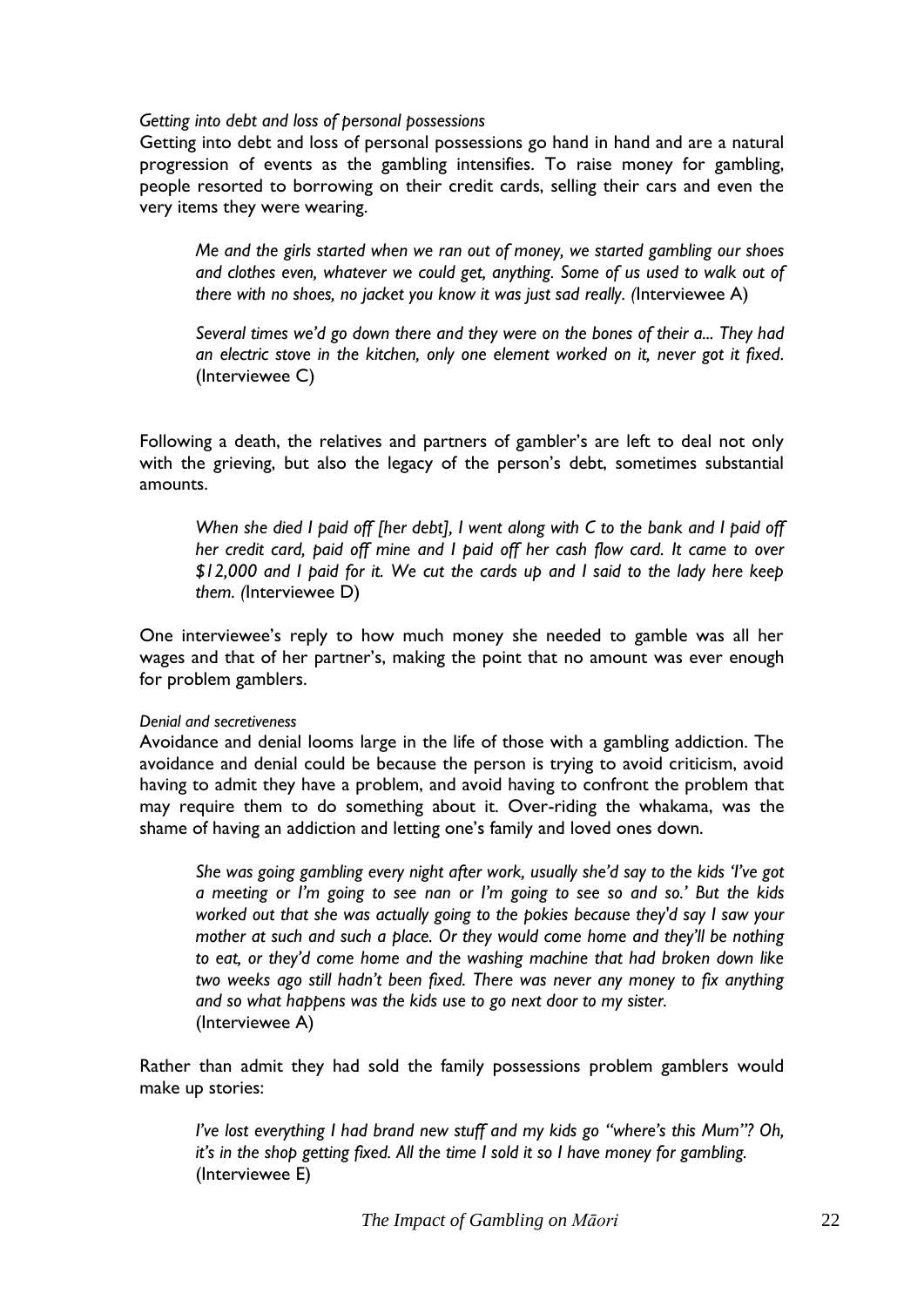As much as the denial is outwardly to one"s family and friends, it is also a denial to oneself that the person has a problem, or that gambling can make them feel better.

*A whole tonne sat on my chest and it was absolutely heavy you know and that was before I even put anything in the [pokie] machine. I kept thinking why are you doing this? You feel so [depressed] … and then you go oh but it will make me feel better. (*Interviewee A)

Interviewee D said that gambling for him was a self-centred act: "I didn"t like talking about it I just kept it a secret you know it's just me. I just more or less thought about myself, it was all about me."

#### **4. Impacts of gambling**

Problem gambling leaves in its wake a wide range of problems that are felt by not only the gambler but also by his/her family members. Most significant are the neglect of children, the lost of trust between the gambler and their partners or other members of their family, getting in to debt which was reported earlier and the downward spiral in their lives, and as a result (or at times) compounding their depression and mental health problems.

#### *Neglect of children*

Children of problem gamblers are victims of the person"s addiction. While there may be no intention to harm children, it is the children of parents with a gambling addiction that bear the burden of neglect. Because the gambler devotes an inordinate amount of time and money to gambling, their children do not receive adequate care and attention at a personal level. The common forms of neglect included not being there for the children physically, or if they were present the person didn"t pay any attention to them (both situations leading to unsupervised children), and they lacked basic essentials such as food and clothing.

*My Mum was a heavy gambler, I"ll just say gambler because she played cards she played housie she played everything that she could play, and it would go on continuously for 24 hours five days a week. I only remember a couple of days a week where she wouldn"t be doing that, she"d be sleeping, it"s like "hello you got children".* (Interviewee A)

*There"d be nothing to eat or they"d come home and the washing machine that had broken down like two week ago still hadn"t been fixed. There was never any money to fix anything so what happens was the kids use to go next door to my sister. (*Interviewee B)

*Down the one of the little side streets used to be a shop full of pokie machines. I"d see all the little kids all sitting outside and the mother would come out now and again and throw a lolly in their mouths and go back inside again, she"d forget them. (*Interviewee C)

Interviewee C summed up what the loss was to the children when he added: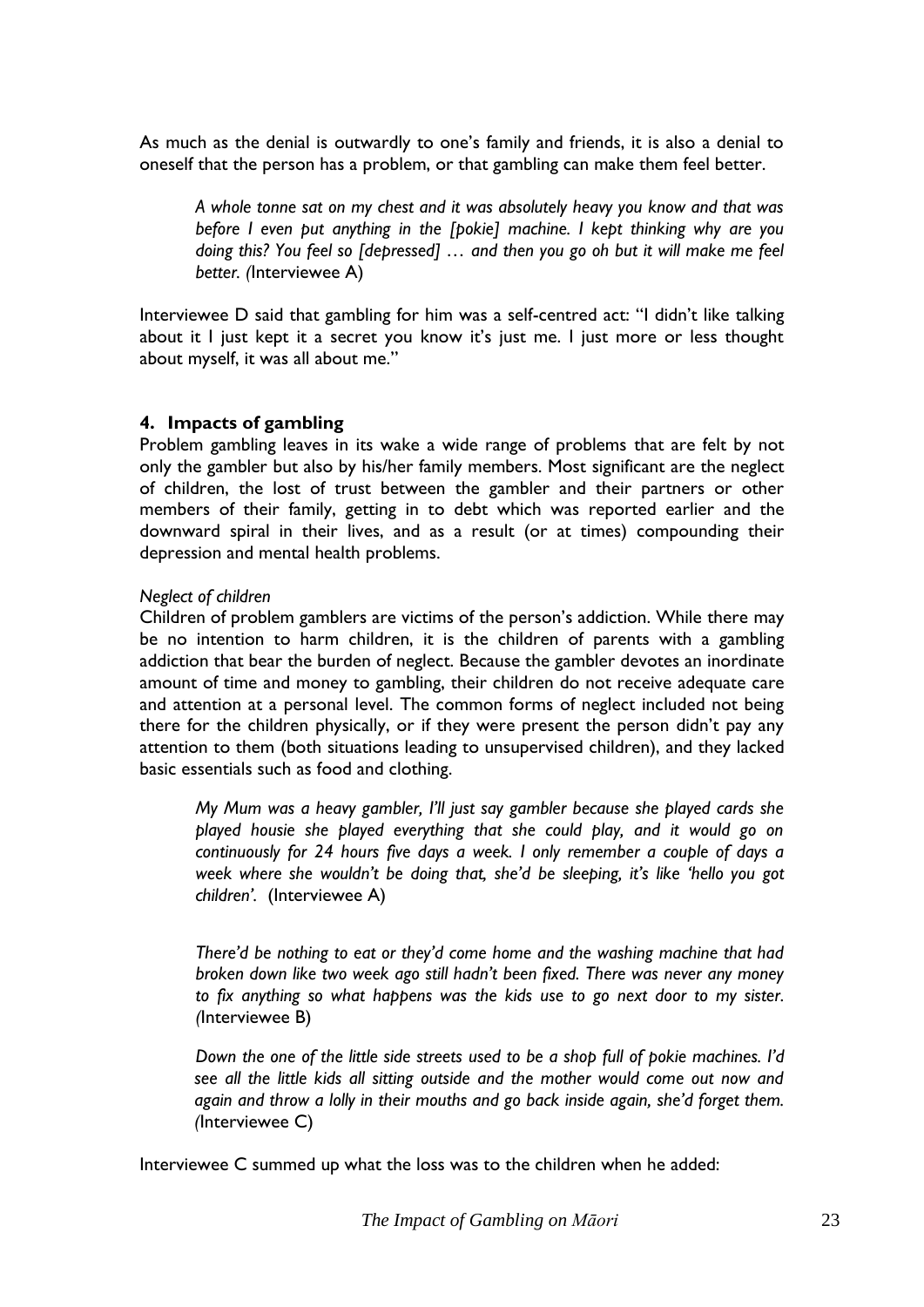*Just spending time, spending time with your kids, and just loving them, you put things like gambling first before your kids.*

What was most acutely felt by the interviewees generally, was the neglect of children by their parents who were gamblers. This also had impacts on the relationships between the gamblers and their whānau and friends.

#### *Erosion of relationships*

The relationships which are most adversely affected by a person"s gambling addiction is often their significant others, such as their partners/spouses, their children, their siblings, and their parents. The combination of financial issues, neglect of children, acting secretly to go gambling and other related problems erode relations and the trust between gamblers and their whānau. Where the family is already in a dysfunctional state the addiction serves to acerbate the situation.

One interviewee described how the children of her sister (who had a gambling problem), would frequently go to their aunt's house because the children were hungry, and their mother was not home. Their grandmother would also sometimes feed these children putting a further strain another person too.

*There was never any money to fix anything and so what happens was the kids use to go next door to my sister. My sister would feel sorry for them and feed them but that created problems and tensions between the two sisters. Mum also knew there wasn"t any food in the house so she"d go and buy food and bring it up or else she"d you know take the kids home and feed them.* (Interviewee B)

The strain on relationships especially between partners/spouses also featured prominently. Interviewee A described this strain in relationship and how, finding money for her gambling, destroyed her husband"s trust in her. They had just moved in together when she sold a personal possession belonging to her husband that was his pride and joy, to cover her gambling debts without consulting him.

*I* lost that money ... *I* was thinking what can *I* sell ... the leather pants came to mind *... he wasn"t too happy actually. He never ever got over it. I think it broke his trust in our relationship straight away.* (Interviewee A)

Another interviewee reported how complications arose from the fact that his parents were also gamblers. They in turn used to borrow money from him; he then turned to his friends for money.

*When I did go out to gamble there was no food, no food to feed the kids and then I"ll be going out there looking for food ... there were a lot of arguments with my partner. I was spending money that should go on something else. With my Mum and my other parents and family they were always [asking] me for money just so they can go gambling.* (Interviewee D)

One interviewee said her nephew, who used to support his mother financially, stopped giving her money when he found out she was gambling it away. The relationship between mother and son came to a point where he stopped talking to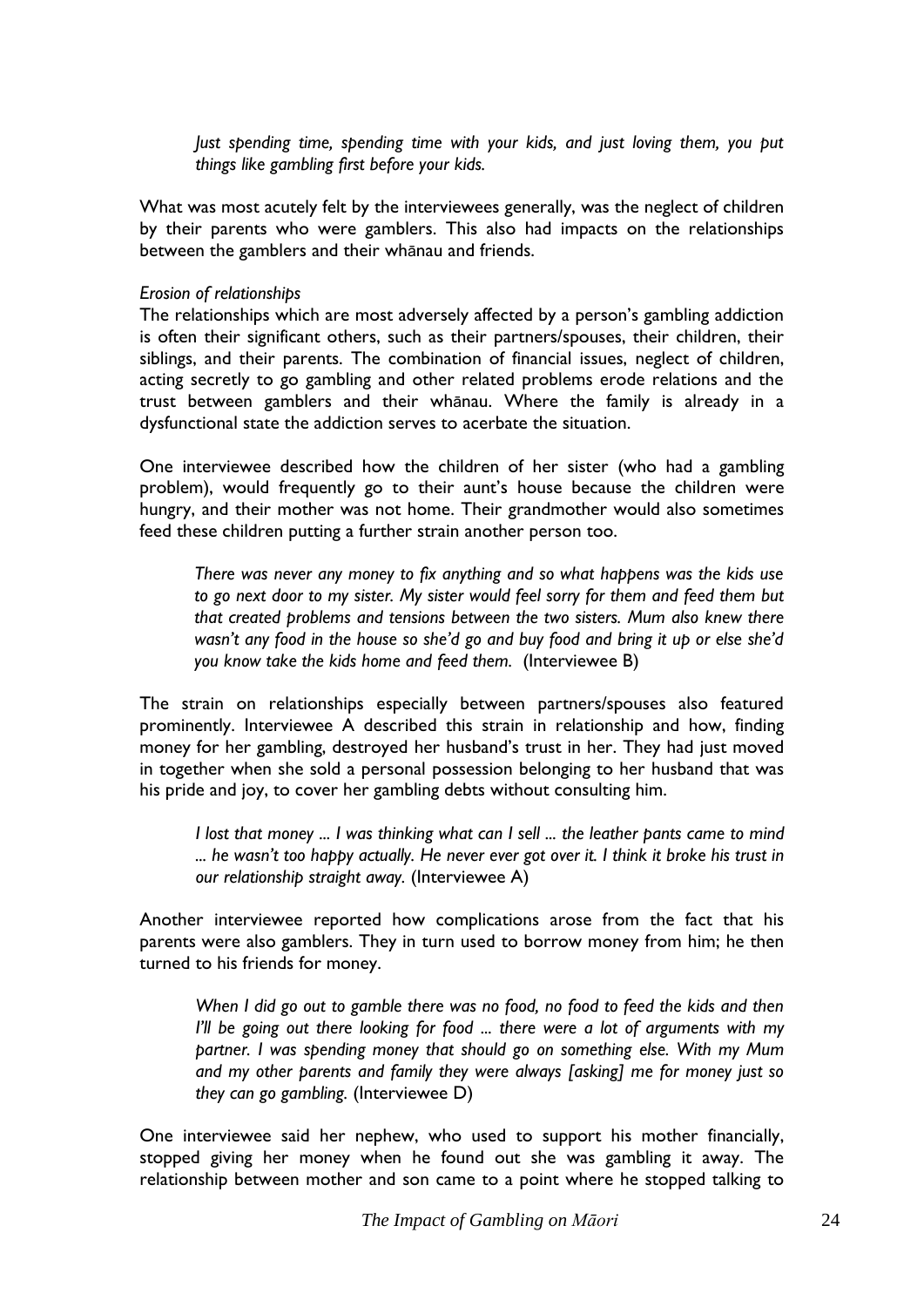her altogether. This also raised the issue of the relationship between gamblers and the children under their care.

Other relationship matters, which interviewees raised, were the impacts of:

- emotional neglect on the children of problem gamblers and,
- an unreliable parent who is not truthful with their children.

### *Depression and mental health problems from gambling impacts*

Regardless of whether gambling is the main problem, or one of several problems in people"s lives, problem gambling generates its own set of problems and inevitably leads to a downward spiral. This downward spiral has far-reaching consequences for the gambler and their families. It's negative impacts are likely to include; mounting debt, neglect of children and other family members, erosion of relationships and a general feeling of loss of control over their lives.

With their lives spiralling out of control, it often leads to depression and other mental health problems for the gamblers and their families too. It clouds their thinking. One person summed it up when she spoke about her gambling addiction as a sickness.

*Gambling is a sickness; it really is a sickness for me. I was very broken because I knew that I had stepped out and gambled that money, money that we didn"t have, came home, sold [possessions] and it made me very sick to a point where I couldn"t think. I mean I was very depressed. ... it was either pay them back or gamble. [It was] so obvious I couldn"t pay them back I would just gamble hoping that I"d win their money back. Sometimes it would work. Sometimes you know it just ended up in a really big black hole and things just sort of escalated from there.* (Interviewee A)

Some interviewees also referred to the guilt they felt all the time because of their actions and the consequences it had on their family. This added to their depression. Although they may not refer to the sense of shame or whakamā, they feel it directly and it was an underlying issue with several interviewees.

Their mental health deteriorates as well, because problem gamblers tend to have estranged relationships with their spouses or partners and other members of their family. They know they have neglected their children and their homes, and they don"t have many friends. This makes them socially isolated. With lives in disarray it is not surprising that one interviewee admitted she "didn"t know where the hell I am" adding she had lost her motivation to even do the basic things in life.

*I"ve lost everything - myself, my house, my kids. I need to find all that again. My house it"s just shocking. I lost my way ... it"s going to take a long time and it"s not easy. I used to be so clean in the house, I can't be bothered anymore.*  (Interviewee E)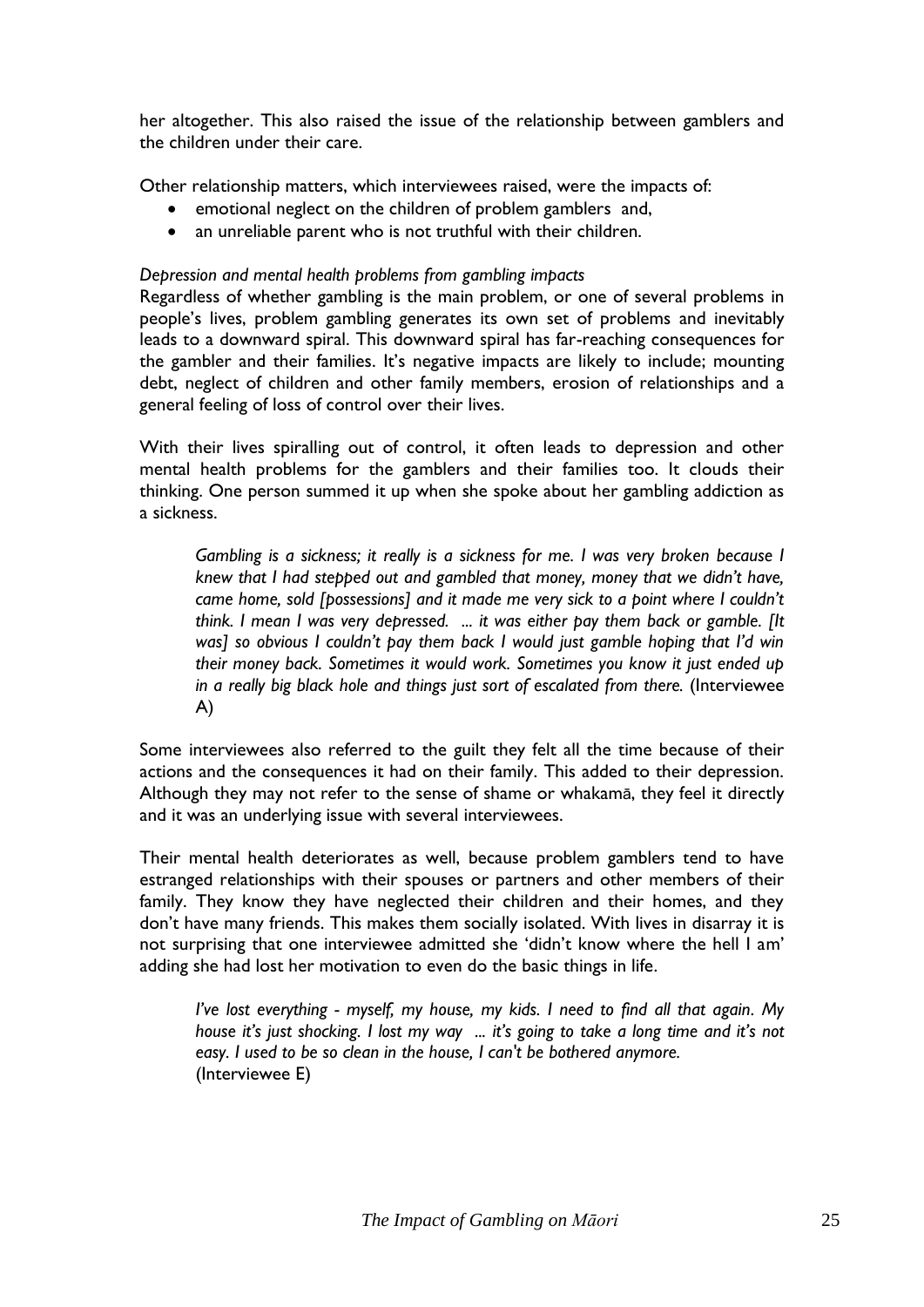## **5. Strategies for reducing the negative impacts of gambling**

When asked about what steps or strategies whānau had taken to address problems with gambling, respondents provided several strategies that they had used or thought about. A general strategy was to get the more responsible members of the whānau involved in reducing gambling. One suggestion was to get external counselling help if several members of the whānau had gambling problems.

*I"d probably be thinking more about how the whole whānau can actually may need help. ... the wider whānau probably need to go and get some help even if it is talk to a counsellor and find out how best to deal with or support her to get some help maybe.* (Interviewee B)

Another strategy suggested, where one person in the whānau has a gambling problem, was for other members of the whānau to restrict access to money for that person so they could not use household money for gambling.

*... you know they"ve talked about their mother wanting to get a loan to fix up their house but they won"t let her. They"ll ring the bank manager and tell them not to give it to her... if they needed a replacement washing machine the kids will actually go collectively and get it and buy it for their mother... They have taken over the household you know, purchasing of the major items.* (Interviewee B)

A critical area for intervention was to support children to prevent them getting involved in gambling, when adults in the whānau were intense gamblers, and to try and ensure children were supported when they were exposed to gambling.

*They"ve got all their cousins like my older daughter lives down there and you know they can see that they can do something by supporting the little ones but they don"t want to tackle the aunties and they don"t want to tackle the uncle.* (Interviewee B)

## **6. Summary of findings**

The finding section has presented a model of the development of problem gambling based on four phases that people and whānau are likely to experience when problem gambling develops. These phases were: (a) the presence of risk factors and exposure to gambling, (b) participation in gambling, (c) becoming addicted and (d) negative impacts resulting from problem gambling. Strategies suggested to reduce problem gambling included getting whānau involved, seeking counselling for whānau, restricting access to money for whānau members who gamble and provide support for children so they are less exposed to gambling and do not suffer from some of the negative impacts resulting from gambling.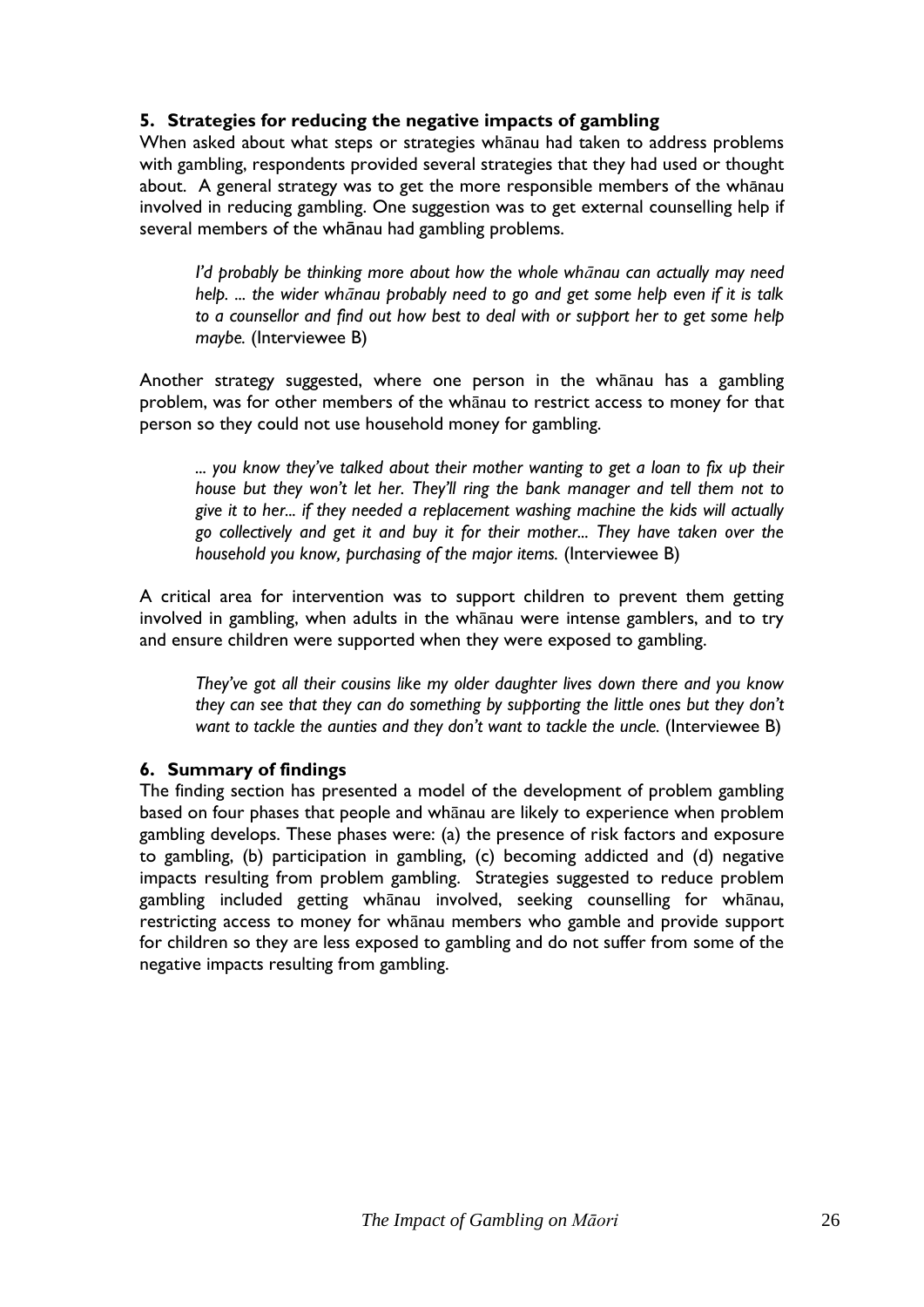## <span id="page-28-0"></span>**Discussion and Conclusions**

The findings from the interviews have highlighted a number of key features about the processes of becoming involved in gambling and the impacts arising from gambling when it creates problems. Several of the key features are as follows:

- Gambling, like drugs and alcohol abuse, is usually part of a larger set of social problems that indicate a dysfunctional family syndrome. Many interviewees had come from dysfunctional family backgrounds.
- Gambling is a social activity, but when gambling becomes the family"s main activity, in exclusion to other responsibilities, is when it becomes a whānau problem.
- Among Māori, many women gamble. Gambling starts as a social activity, often as part of regular social events such as housie or card games for fund-raising.
- Avoidance of and denial about gambling problems is common because problem gamblers are stigmatised and feel whakamā. This means people present late when their situation is really bad.
- Rather than just focus on the addiction, further research should look at what are the issues in people"s lives that give rise to addiction such as lack of education, financial problems, unemployment, unable to discuss their problems with others, and loneliness. A question needing further investigation is "What is making these people unhappy and driving them to addiction?"

## **Strategies to reduce negative impacts from gambling**

Strategies to reduce the negative impacts of gambling among Māori need both individual and group level interventions with whānau, hapū and iwi interventions and interventions at the community level including marae committees and iwi authorities. The strategies need to address the Te Whare Tapa Whā Model of health which recognises the importance of wairua, hinengaro, whānau and tinana, Dyall and Hand (2003)

Interventions to reduce problem gambling need to deal with the precursor problems that lead to gambling in whānau along with the gambling problems themselves. Strategies should target not only individuals and their whānau but also include marae committees and iwi trust boards which may decide what types of activities are most appropriate for their people. Both individual and group interventions are needed to achieve long term successful outcomes, such as the pōwhiri model of host responsibility, Dyall and Manaia ( 2005). The responsibility of addressing problem gambling should be borne by the government, gambling providers and in association with community organisations and the community as an entity, Dyall ( 2007). The role of local authorities in shaping the social, economic, cultural and spiritual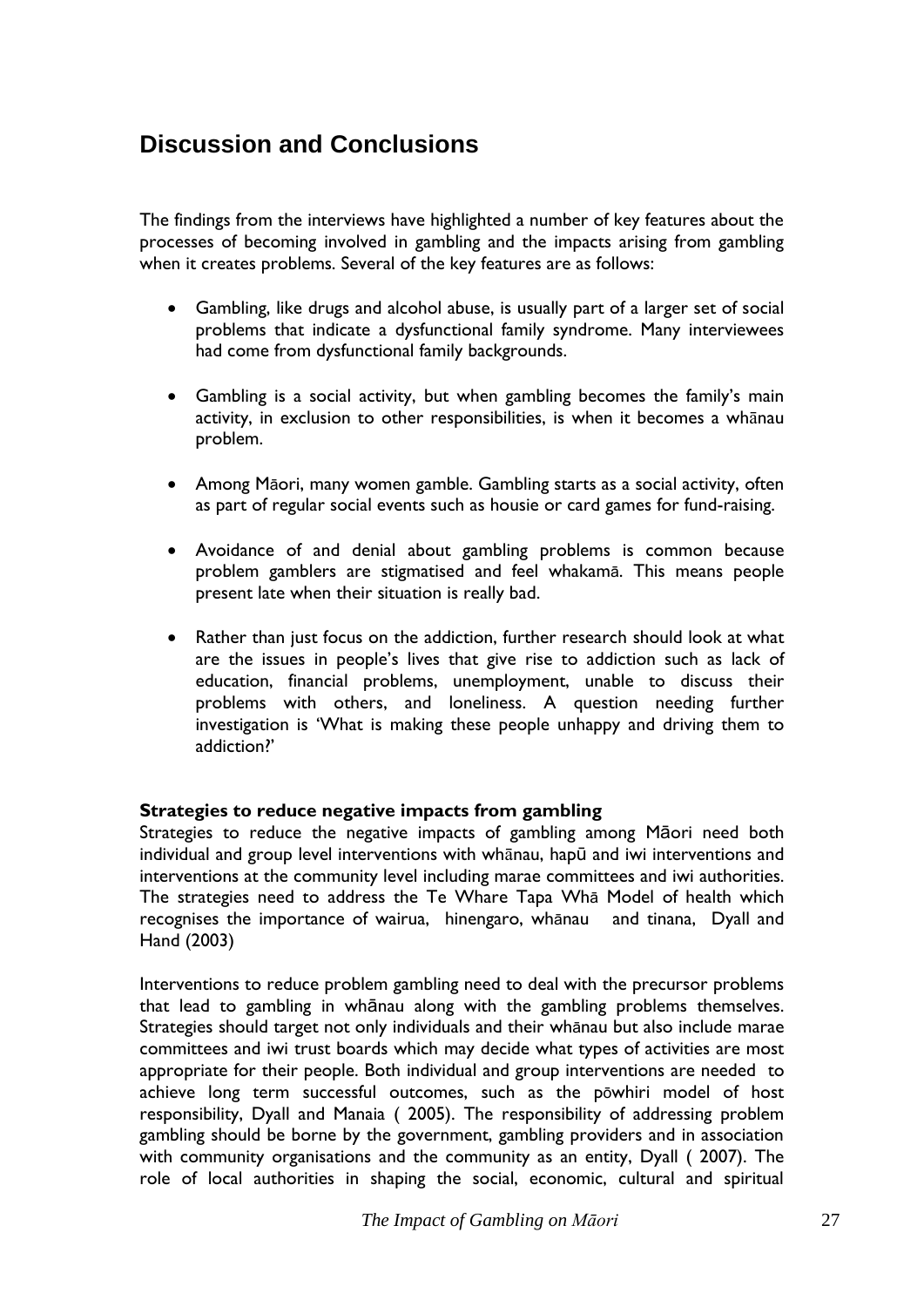environments of citizens is important and in that context the active recognition and honouring of the Treaty of Waitangi, (Dyall 2005)

In terms of whānau involvement to reduce gambling, some of the important ideas, used or suggested, included:

- Getting treatment for people who are problem gamblers
- Stop access to money that can be used for gambling
- Promote early screening of problem gambling
- Reduce access to gambling venues. Consider an outright ban on pokie machines because of their highly addictive nature.
- Do not use fund-raising activities that involve gambling for whānau and hapū fund raising.
- Developing whānau models of prevention, treatment and management of problem gambling
- Reconnect the individuals with their whānau to address their isolation.
- Recognise problem gambling and other addictions are often associated with low self esteem and or depression
- Make sure there are multiple activities and events for socialising which do not involve gambling
- Create events and activities, especially recreational and educational which strengthen and enhance positive identities for whānau, hapū, iwi.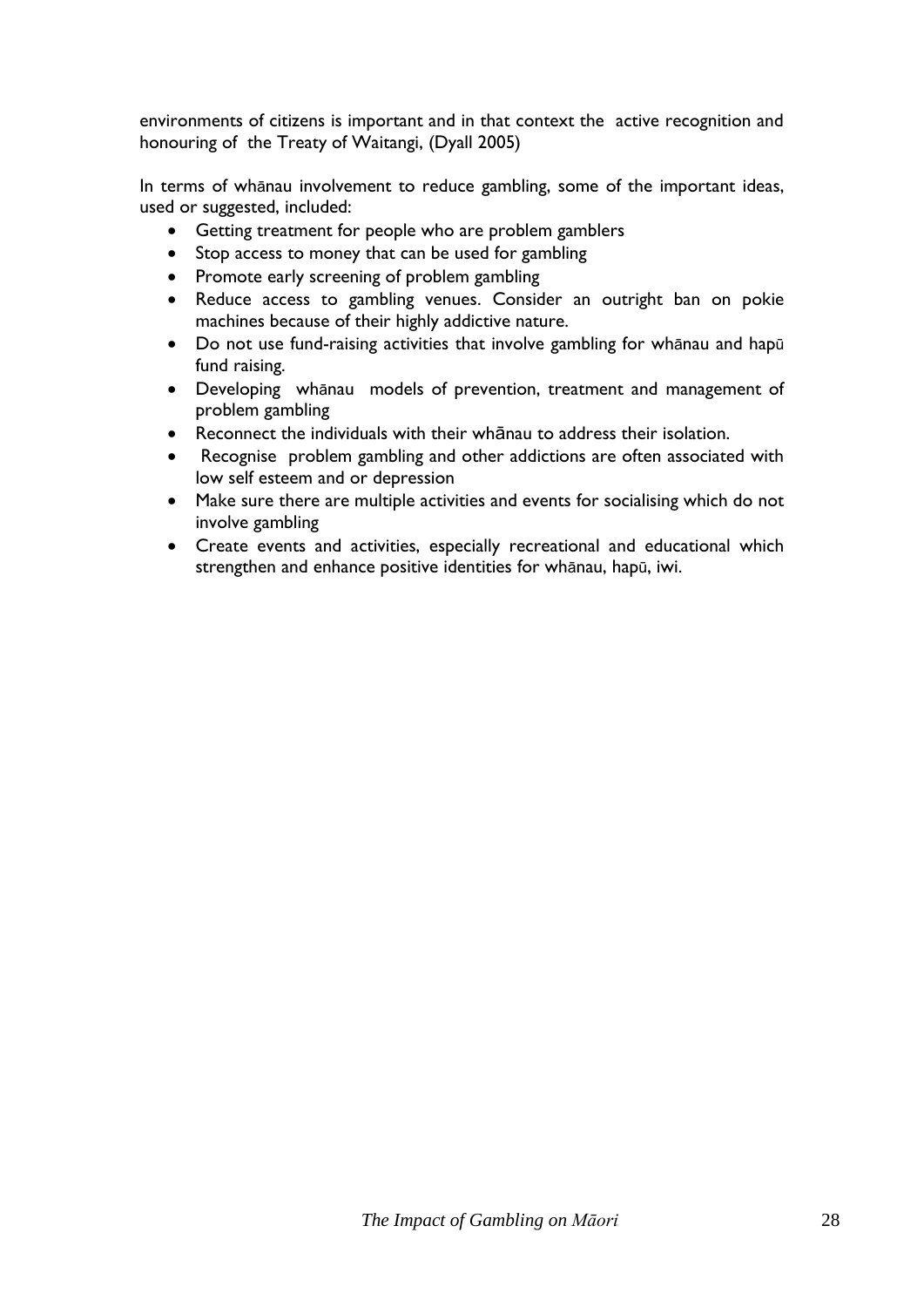## <span id="page-30-0"></span>**Recommendations**

The following recommendations are set out to provide ideas for future monitoring and research, relating to problem gambling that particularly affects Māori communities.

## *Monitoring of gambling Venues*

Recommendation 1. *Councils should be encouraged to regularly review the operations of gambling venues to ensure they are consist the local Council"s policy, as well as with the Gambling Act 2003 and the Local Government Act 2002.*

A point that has been noted in previous New Zealand reports (Hastings District Council, 2003), is that EGM are more frequent in low income areas which raises issues of increasing social deprivation and social inequity generally. There is a need for political initiatives to reduce exploitation of communities. This could include identification of problem venues not exercising host responsibility. Given the widespread access to and purchase of Lotto tickets, it is ironic that there are no rules governing Lotto outlets or online Lotto and this area is major oversight in the Gambling Act 2003.

## *Host responsibility*

Recommendation 2. *Review host responsibility operations in gaming venues to ensure they adequately address the required guidelines. Identify areas where host responsibility could be improved.*

Areas which might be developed include; ensuring self-banning and banning by others is available, that relatives can to nominate problem gamblers to gaming venues, creating a system requiring patrons to sign in to limit amount of time and money spent (e.g., a time and money limited gambling card). Part of this review could include marae management responsibilities and involvement of Māori Wardens and other community organisations. These are already operating to a large extent, but could be strengthened with appropriate funding and recognition of their current and potential role in monitoring gambling venues to meet statutory responsibilities.

## *Examples of effective host responsibility operation*

There are several examples of policies reported which are seen to be effective in reducing anti-social behaviour and problem gambling. These include; closing the gambling area or room at night if there are only one or two players there, asking intoxicated or abusive customers to leave, regularly checking car parks for abandoned children, implementing a dress code (e.g. no 'beanies' or bare feet). It also includes assisting problem gamblers (who have identified themselves as having a problem), by refusing them entry to the gaming room (Hastings District Council, 2003). Alcohol and drug abuse should be monitored in gambling venues to prevent crime and exploitation of patrons.

## *Limits to host responsibility*

There are limits to host responsibility initiatives. Considerable staff time may need to be allocated to the supervision and monitoring of EGM players. This may mean staff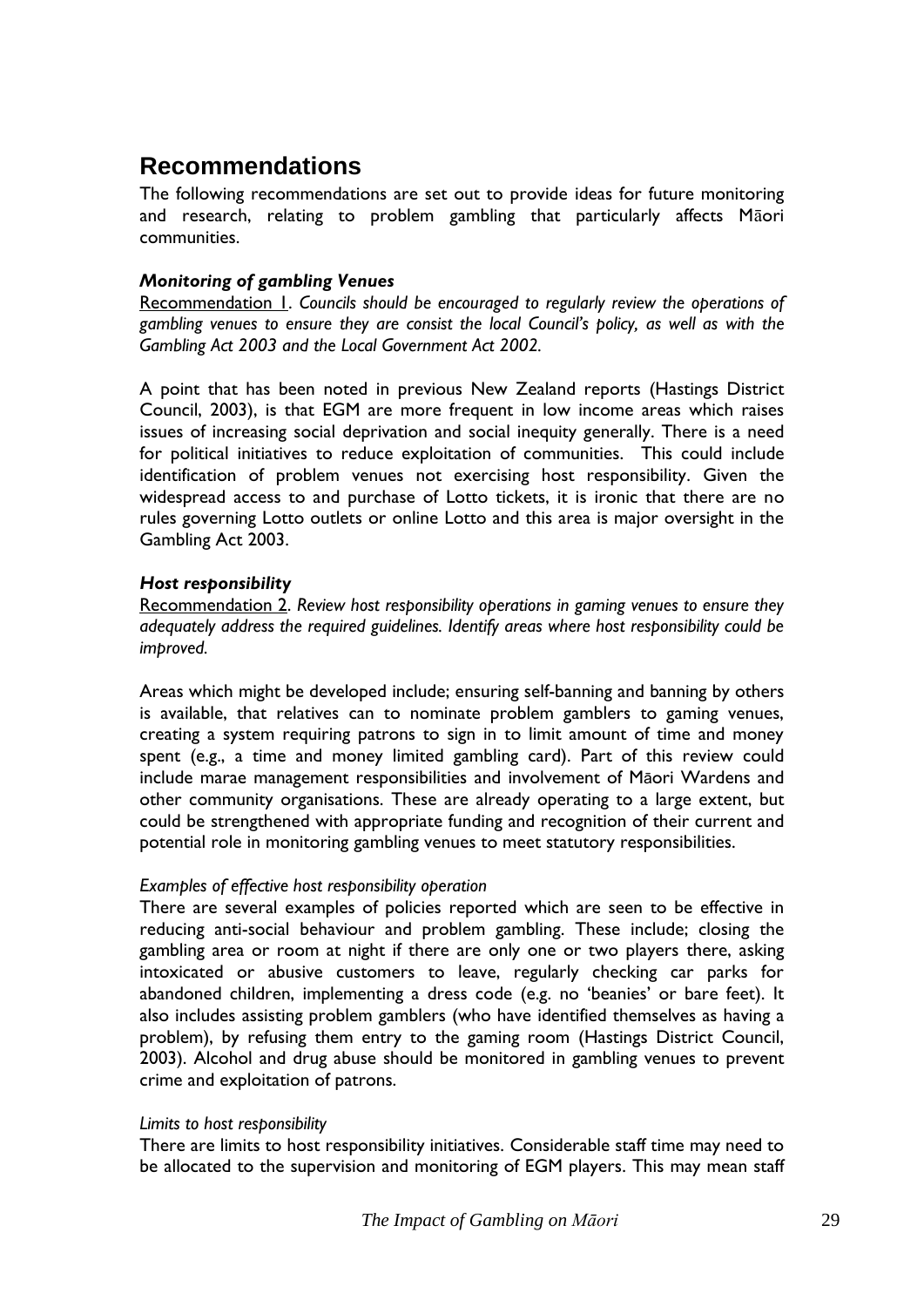are diverted from other services to patrons. Gaming operations also include; paying out winnings, EFTPOS transactions, dealing with customers abusing machines and entering into lengthy discussions with players who insist their machine isn't working properly. Some types of queries can be repetitive, from the same patrons and require patience and tact to deal with. Observing the behaviour patterns of problem gamblers is an additional task for bar staff. Few bar owners or managers in non-club venues confront suspected problem gamblers because they are often abusive if questioned (Hastings District Council, 2003, p.40). The onus is on gambling venue operators to identify current and potential problem gamblers and to ensure that patrons do not wager more than they can afford. Family members have the right to inform gambling venue operators to ban a member of their family if they consider they have a current or potential problem with gambling.

## *Access to gambling venues*

Recommendaton 3. *Investigate ways in which legislation and licensing procedures could be used to reduce the extensive access to a wide range of gambling activities, especially EGM (pokie machines).*

As noted earlier, a 2007 survey reported that Māori are more likely than non-Māori to bet using the TAB, and play EGMs in clubs, bars and casinos. The long opening hours and availability for seven days a week of many gambling activities creates very easy access to the detriment of Māori communities. With telephone accounts, TABs and sports betting is now accessible 24 hours a day as well Lotto online at home. Reducing the level of access is a key priority for Māori communities as well as denormalise gambling as a harmless activity.

#### *Gambling advertising*

*Recommendation 4. Investigate ways in which advertising of gambling could be restricted.* 

There is a growing consensus that gambling advertising should not mislead the public and should provide accurate information the chances of winning. There should also be provisions to protect vulnerable groups, such as, children. In the development of guidelines for gambling advertising in several countries there has been no real effective of the need to engage with different indigenous and ethnic populations to ensure that they are protected as vulnerable populations. In New Zealand, there seems to be no legislation restricting gambling advertising. There is an urgent need for the area to be covered, in the same way that alcohol advertising is restricted by legislation. Māori cultural icons should also be protected and not used to normalise or promote gambling. Further Māori sub populations should not be identified and encouraged to be gamblers in the future, such as promoting Lotto as a whānau fun activity or an ideal gift to give a whānau member.

## *Social marketing programmes*

*Recommendation 5. Investigate ways in which new social marketing programmes could be used to target Māori who are at risk for problem gambling.* 

Community education about the hazards of gambling is urgently required. There is a need for a social marketing campaign targeted at Māori, similar to the campaign to stop smoking focusing on whānau which has been successful in capturing Māori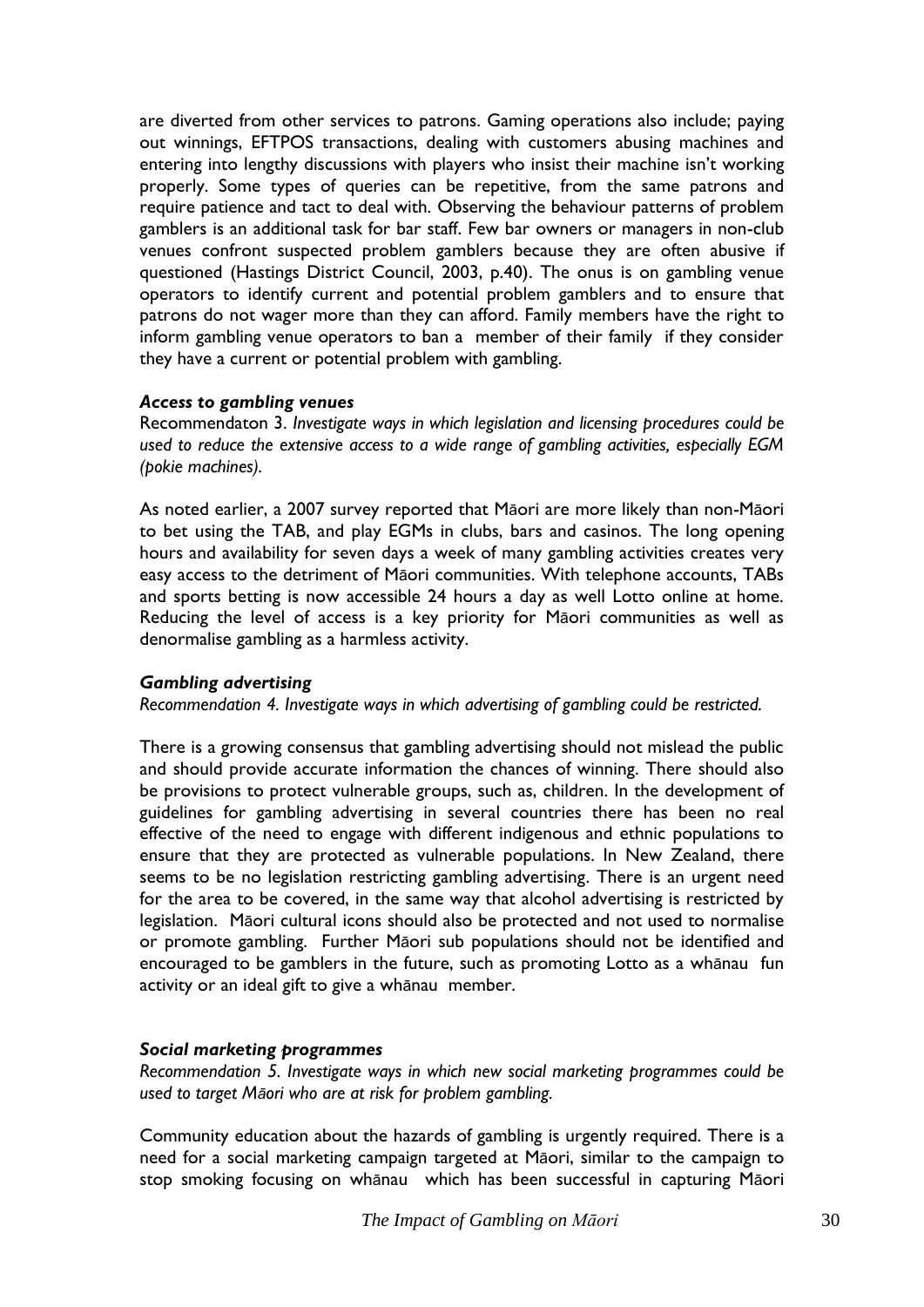attention. Consultation with the people who have been working on smoking cessation marketing programmes will be important to pick up strategies which could be applied to gambling cessation campaigns

#### *Services for problem gamblers*

*Recommendation 6. Carry out an assessment of existing services for problem gamblers to check to what extent they meet the needs of Māori problem gamblers and ways in which they could be improved to better meet the needs of Māori clients.*

There is a need to ensure the existing services available for problem gamblers are meeting the needs of Māori clients. With the general development of "by Māori, for Māori" services we need to ensure that gambling services provided from state funding sources are meeting the needs of Māori clients. As well, more information about causes of gambling addiction is needed, and ways in which services for problem gamblers could help address the underlying reasons for gambling rather than just focussing on the addiction itself. Broadening the range of services might include assessing whether residential programs needed and whether there should be different services for men and women, to meet their different needs.

#### *Māori and Iwi Voice*

*Recommendation 7: Support Iwi, Māori and Marae and Trust Boards to have a greater awareness of the harm associated with gambling and the problems that develop.*

There is a need to support a greater and stronger iwi, hapū, whānau and Māori voice in gambling at all levels of policy and decision making. Te Herenga Waka O Te Ora Whānau is a body that has been established to provide a voice on issues related to gambling for tangata whenua and should be acknowledged by the Crown and other agencies involved in elimination of gambling harm in whānau , hapū, iwi and in communities.

Greater recognition of indigenous and Treaty of Waitangi rights should be given to iwi, hapū, whānau and Māori consistent with local government and gambling act requirements.

#### *Future gambling research*

*Recommendation 7. Future research should include examples of families and whānau which have carried out a successful intervention to prevent problem gambling.*

Given that there has now been a considerable amount of research on the prevalence and frequency of problem gambling in New Zealand, the research focus needs to shift towards identifying successful intervention strategies to address problem gambling, especially among Māori communities.

A research agenda developed by Māori needs to be initiated so that Māori can provide policy and strategic advice to the Government and to the Gambling Commission which determines the degree of harm different gambling industries create and therefore compensation they must pay.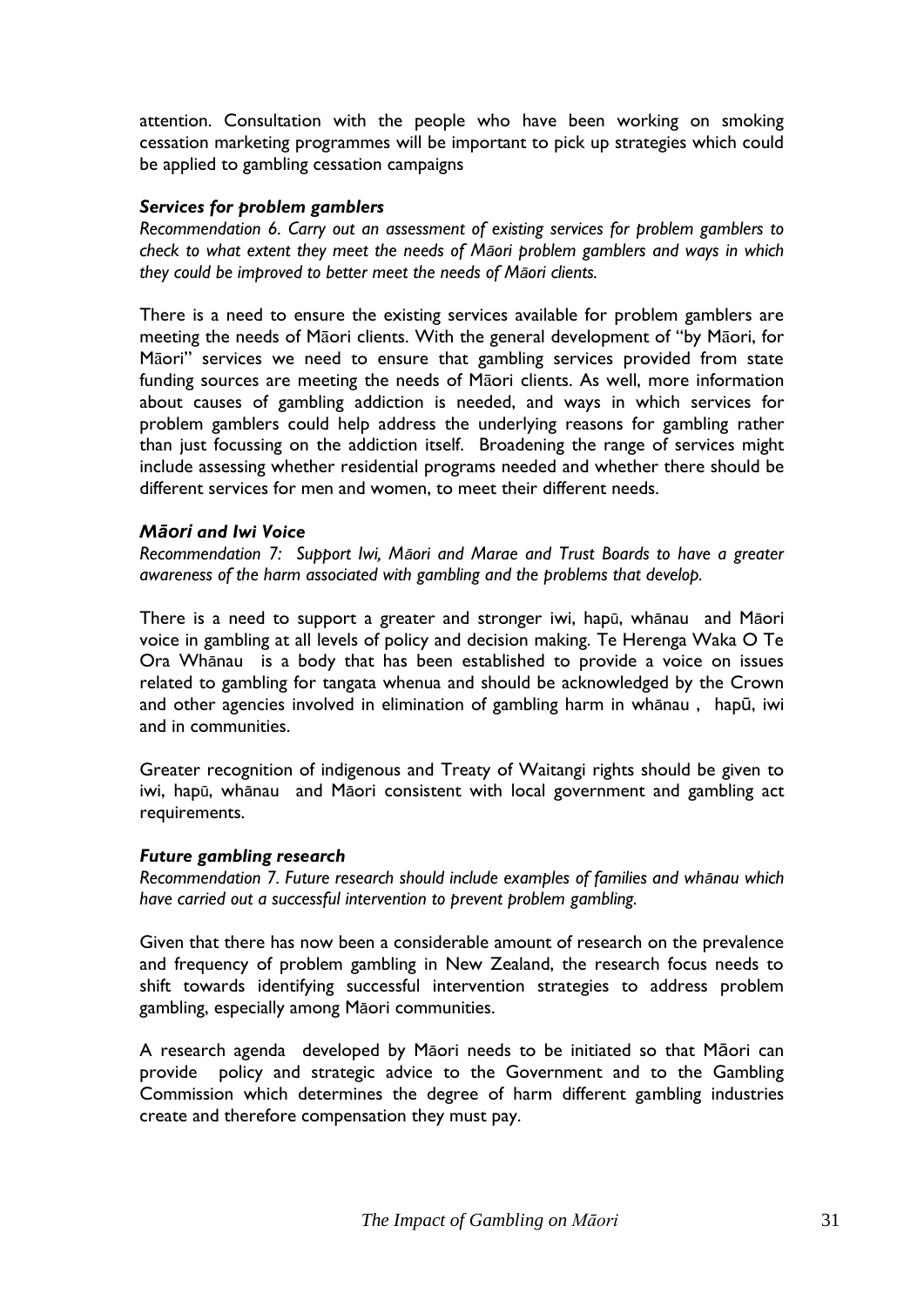# <span id="page-33-0"></span>**Appendix 1: Focus Group Questions**

1) Tell me about your whānau, who are it members and how does it function?

## **Probe**

- $\bullet$  lwi, hapū, maunga links etc strength of affiliation
- Extended form of operation/ nuclear based/support network/values
- Urban/rural occupation status
- 2) Tell me about your whānau and its involvement in gambling?

## **Probe**

- Knowledge of how it came about
- How long has the family known
- Acceptability
- Form of gambling
- 3) Describe to me as to how gambling has impacted on you, members of your whānau and your whānau as a whole?

## **Probe**

- Who
- Form of impact/ money/health- stress/homes
- Differentiation of impact between whānau members
- 4) Describe from your perspective as an individual and as whānau member what you consider are the signs and symptoms of problem gambling?

## **Probe**

- Different forms: behavioural, attitudinal, values to gambling
- Different forms: behavioural, attitudinal, values to whānau
- 5) What knowledge/information and/or help has your whānau been able to access regarding problem gambling?

## **Probe**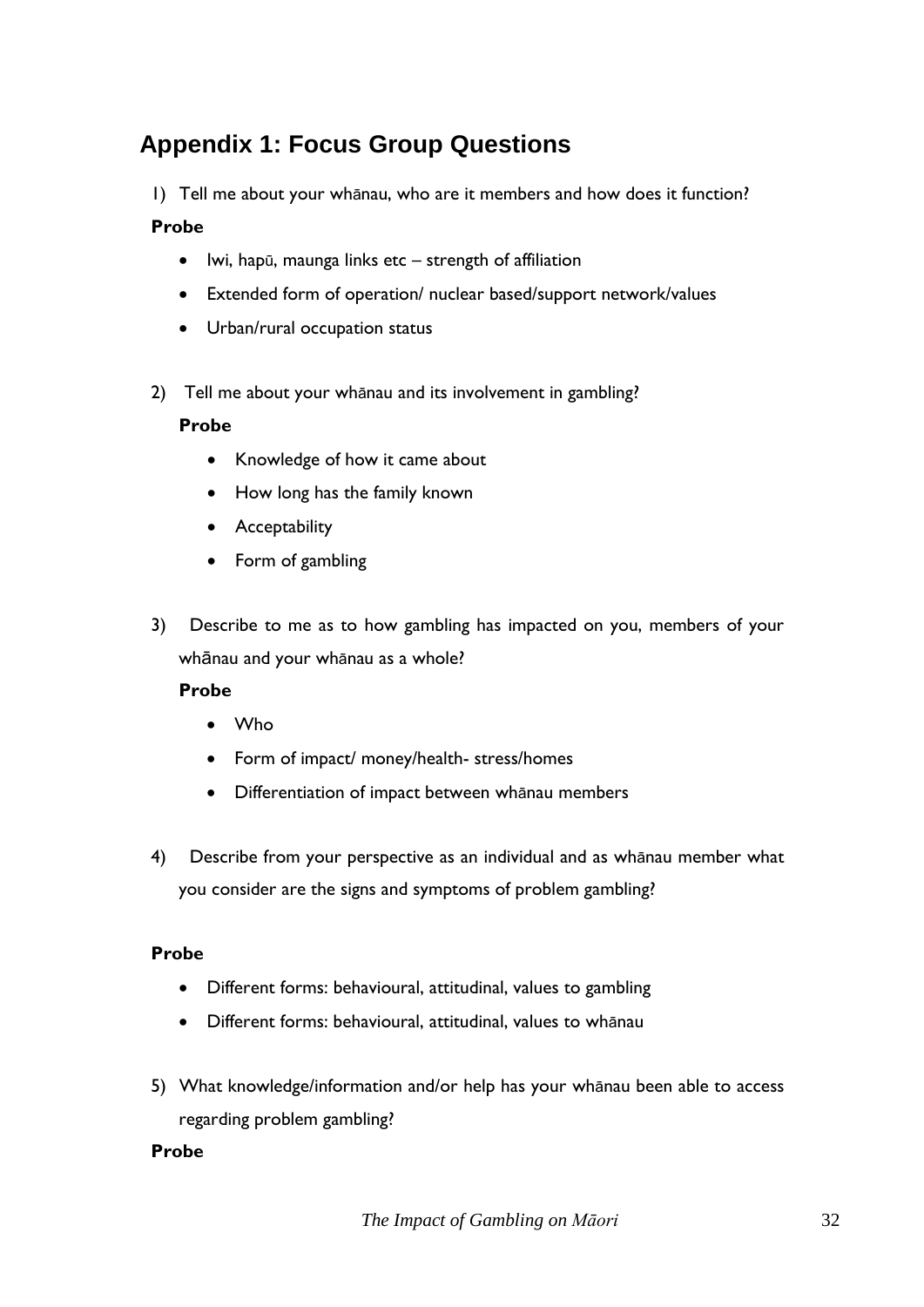- How easy was it to find
- Were there differences between the different forms ( acceptability) web site, pamphlets, counselling –
- What worked best Applicability to Māori whānau
- 6) Describe in detail the steps the strategies that your *whānau* has taken internally to address problems with gambling.

#### **Probe**

- Strategies to cope with loss whether material/whānau cohesiveness/ stress etc
- Identify if strategies are different for different members. i.e children/partners/etc etc to cope with gambler
- Strategies for the gambler e.g whānau meeting etc etc
- 7) If you were to help others with problems with gambling, what whānau strategies would you suggest from your collective experience?
- 8) What agency strategies would you like to see put in place to protect and support the development of whānau from the effects of problems with gambling?

## **Probe**

- Types and forms that would work best in addition to what is offering
- 9) Are there any other comments you would like to make about gambling and its impact on whānau.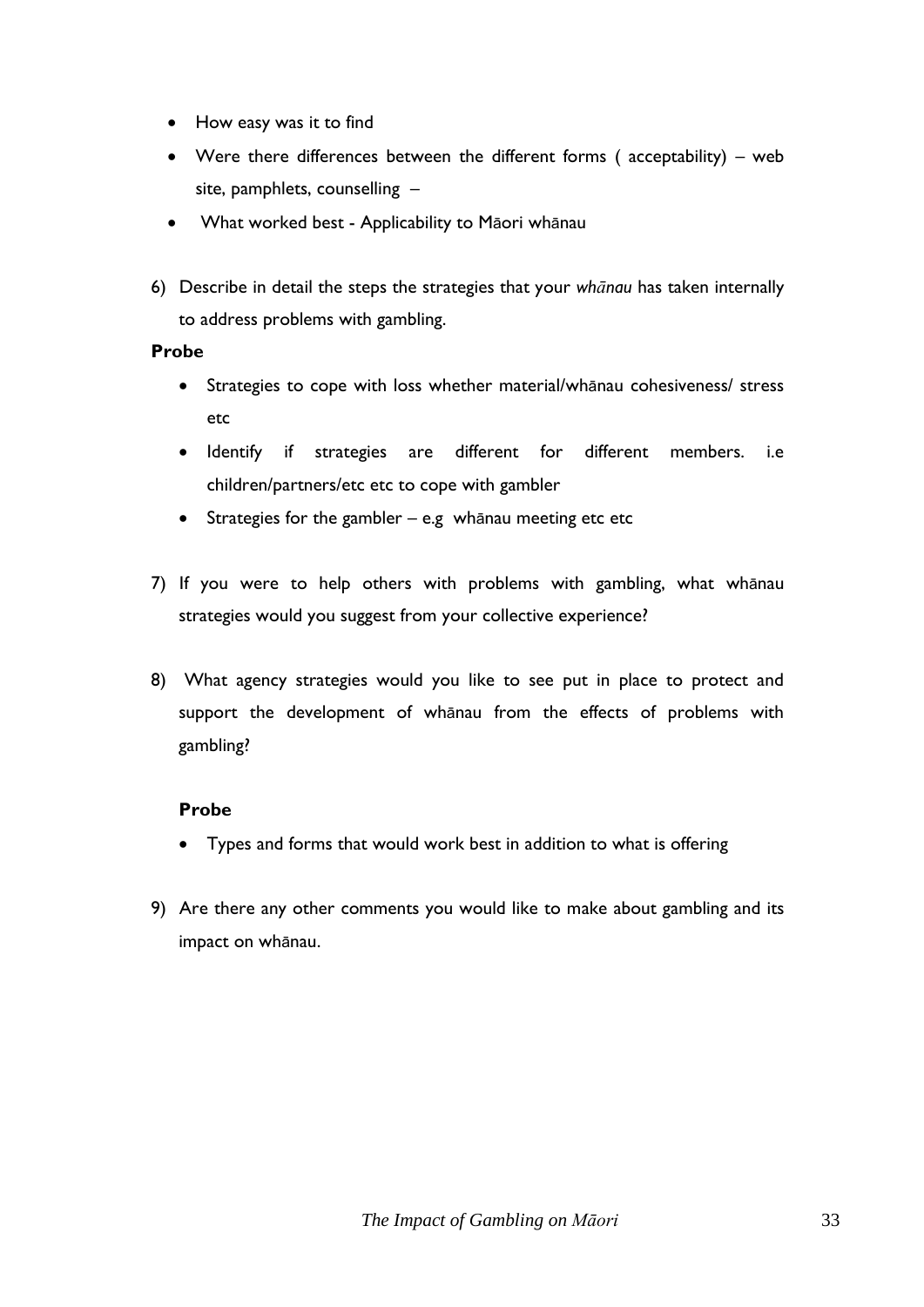## <span id="page-35-0"></span>**References**

Abbott, M.W. (2001). *What do we know about gambling and problem gambling in New Zealand?* (Report No. 7 of the New Zealand Gaming Survey). Wellington: Department of Internal Affairs.

Abbott, M. W. & McKenna, B. G. (2000). *Gambling and Problem Gambling Among Recently Sentenced Women Prisoners in New Zealand.* Wellington: Department of Internal Affairs

Abbott, M. W., McKenna, B. G. & Giles, L. C. (2000). *Gambling and Problem Gambling Among Recently Sentenced Males in Four New Zealand Prison.* Wellington: Department of Internal Affairs.

Abbott, M. & Volberg, R. (1991). *Gambling and Problem Gambling in New Zealand*. Wellington: Department of Internal Affairs.

Abbott, M. & Volberg, R. (1992). *Frequent Gamblers and Problem Gamblers in New Zealand.* Wellington: Department of Internal Affairs.

Abbott, M., & Volberg, R. (1999). *Gambling and Problem Gambling in the Community: An International Overview and Critique. Report Number One of the New Zealand Gaming Survey.* Wellington. Department of Internal Affairs.

Abbott, M. W., Williams M. M. & Volberg, R. A. (1999). *Seven Years On: A Follow-Up Study of Frequent and Problem Gamblers Living in the Community*. Wellington: Department of Internal Affairs.

Centre for Social and Health Outcomes Research and Evaluation & Te Ropu Whariki (2008). *Assessment of the Social Impacts of Gambling in New Zealand*. Auckland: Massey University, Author

Ciarrocchi, J. W., (2002). *Counselling problem gamblers: A self-regulation manual for individual and family therapy*. New York. Academic Press

Cunningham, C., Stevenson, B., & Tassell, N. (2005). *Analysis of the Characteristics of Whānau in Aotearoa.* Massey University: Research Centre for Māori Health and Development, School of Maori Studies.

Darbyshire, P., Oster, C. & Carrig, H. (2001). The experience of pervasive loss: Children and young people living in a family where parental gambling is a problem. *Journal of Gambling Studies 17*(1), 23-45.

Durie, M. H. (1997). Whanau, whanaungatanga and healthy Māori development. In P. Te Whaiti, M. McCarthy & A. Durie (Eds.), *Mai i Rangiatea* (pp. 1-24). Auckland: Auckland University Press.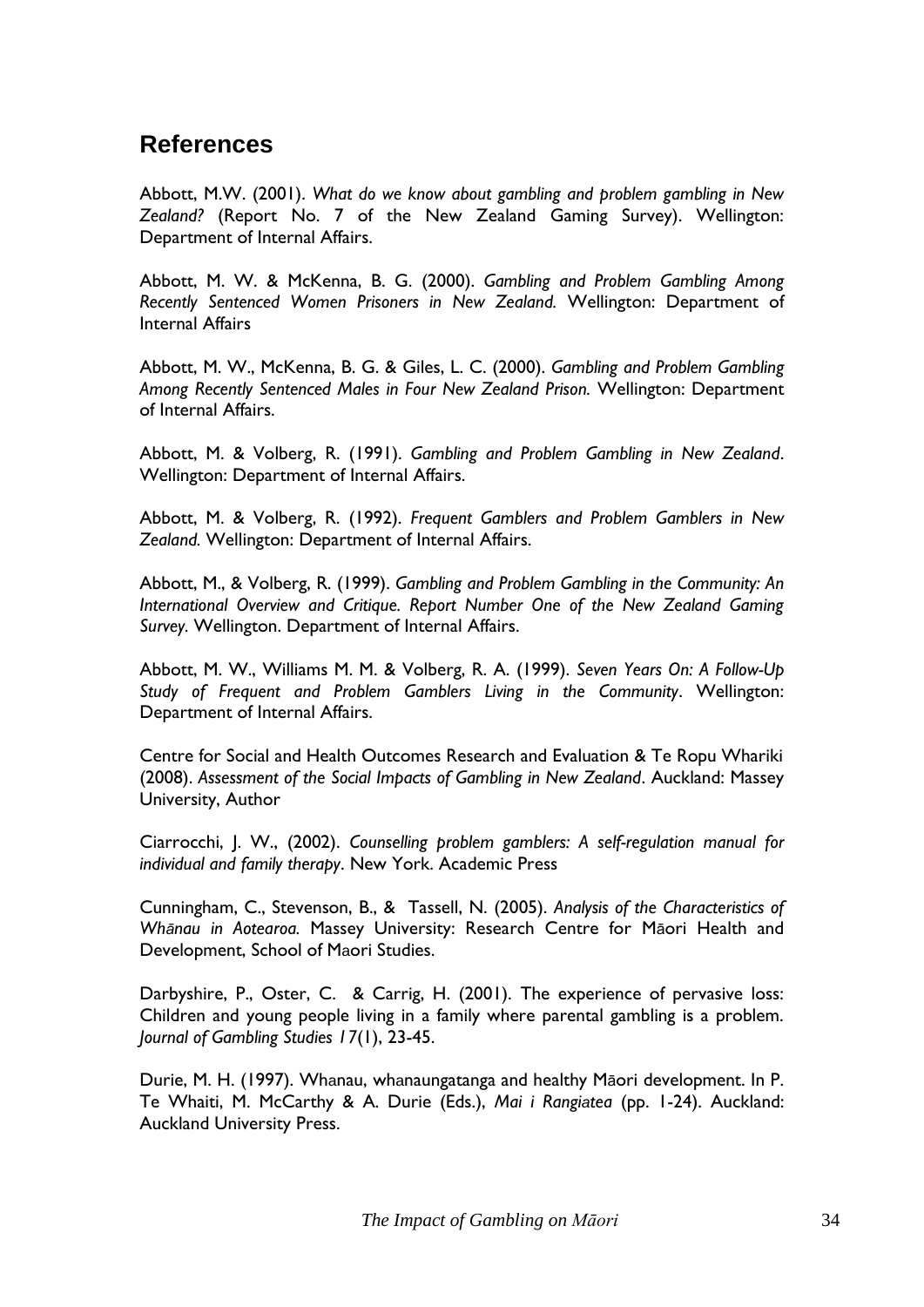Durie, M. (2001). *Mauri Ora: The Dynamics of Maori Health.* Auckland. Oxford University Press.

Durie, M. (2003).ngā *Kahui Pou: Launching Maori Futures*. Wellington. Huia Publishers

Dyall, L. (1998a). *Submission Gaming Review Bill.* Auckland

Dyall, L. (1998b). *Treaty of Waitangi and Gambling*. National Workshop on Treatment for problem Gambling. Auckland. Compulsive Gambling Society of New Zealand Inc.

Dyall, L. (1999). *Maori and Gambling Prevention and Treatment Options*. Rehua Marae. Christchurch. Compulsive Gambling Society.

Dyall, L. (2001a). *Maori Gambling and Problem Gambling*. National Seminar on Gambling Research, Policy and Practice. Auckland University of Technology. (Unpublished)

Dyall, L. (2001b). *Submission Gaming Reform in New Zealand: Towards a New Legislative Framework*. Wellington. Department of Internal Affairs (Unpublished)

Dyall, L (2001c). *Weaving the Threads: Genetic Modification and Gambling. How do they link together?* Wellington.

Dyall L ( 2002 ) Kanohi ki te Kanohi Face to face A Maori face to gambling *New Ethicals Journal : New Zealand Journal of Patient Managemen*t 5 (1) 11-16

Dyall L and Morrison L (2002a) Maori and the Treaty of Waitangi and gambling in Curtis B ed *Gambling in New Zealand* Dunmore Press Palmerston North

Dyall, L., & Hand, J. (2003). Māori and gambling: Why a comprehensive Māori publichealth response is required in New Zealand. *eCOMMUNITY: International Journal of Mental Health & Addiction*, 1(1).

Dyall, L. (2003a). *Kanohi ki Kanohi: A Maori Face to Gambling*. University of Auckland, Doctoral thesis, Department of Community Health.

Dyall, L. (2003b). Wearing Bifocals. International Conference and Gambling through Public Health Lens. (Unpublished)

Dyall, L. (2004a). Gambling: A social hazard. *Social Policy Journal of New Zealand, 21*, 22-40.

Dyall, L. (2004b) *Problem Gambling Services : Project to Reduce Maori Gambling Related Harm and Imprisonment. First Progress Report*. Auckland. Te Herenga Waka O Te Ora Whanau

Dyall L and Manaia W (2005) Powhiri and the Treaty of Waitangi : A Maori Protocol Framework for Host Responsibility Proceedings of the New Zealand Gambling Conference *International Journal of Mental Health & Addiction (8-14)*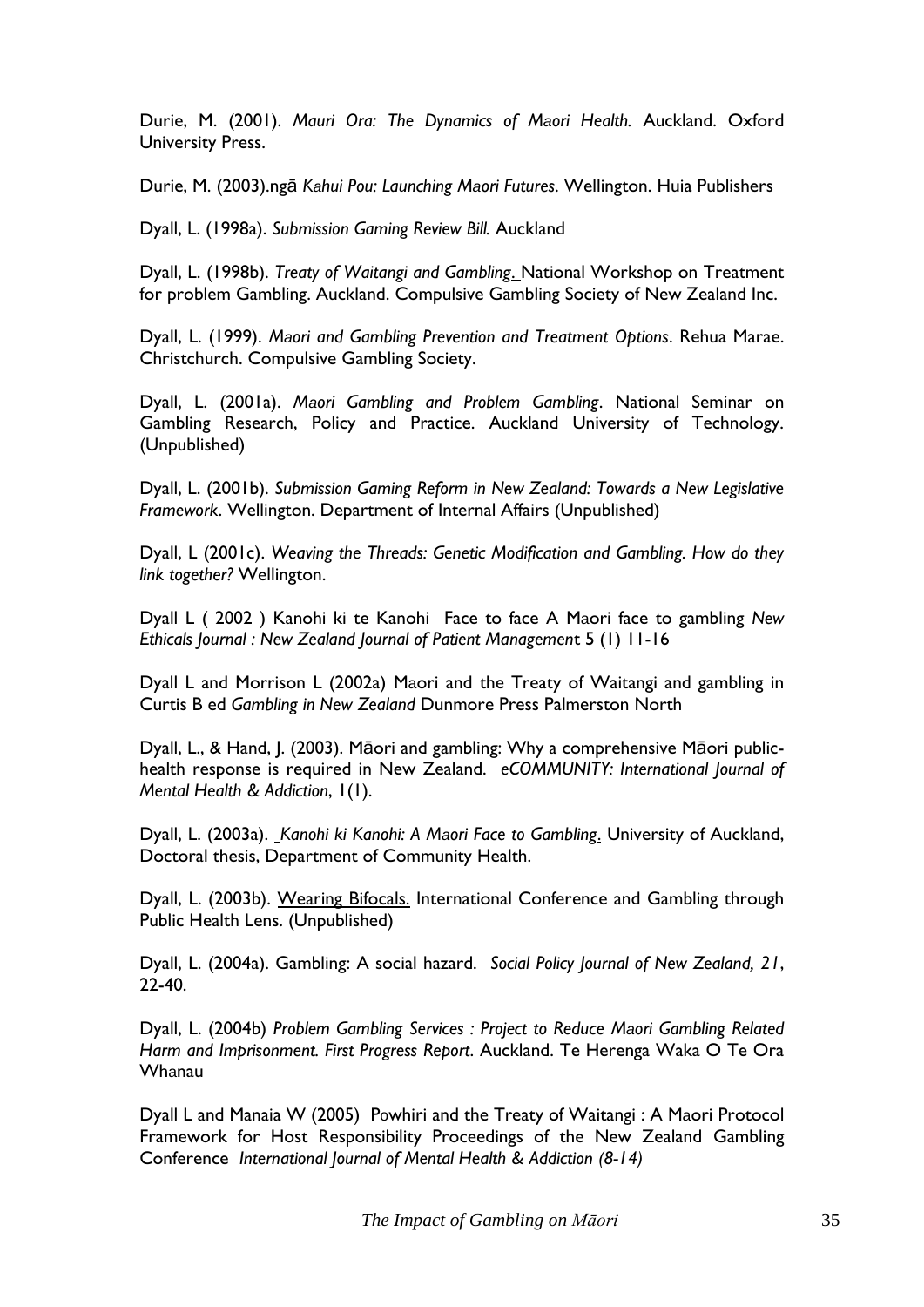Dyall, L. (2007). Gambling, social disorganisation and deprivation. *International Journal of Mental Health & Addiction, 5*(4), 320-330.

Dyall L Tse S Kingi A ( 2009) Cultural Icons and Marketing of Gambling *International Journal of Mental Health & Addiction 7 84-96*

Dyall L ( in press 2009) Gambling : A Poison Chalice for Indigenous Peoples *International Journal of Mental Health & Addiction*

Gambling Watch (2004) *Dealing with Gambling in New Zealand*. Community Resource Pack. Hamilton.

Grant, D. (1994). *On a Roll: A History of Gambling and Lotteries in New Zealand*. Wellington. Victoria University Press.

Hastings District Council (2003). *Social Impact Assessment of Class 4 Gambling on the Hastings District Community*. Hastings, Author.

Metge. J. (1967). *The Maoris of New Zealand*. London. Routledge & Kegan Paul.

Metge. J. (1990) Te Rito o te Harakeke: Conceptions of the Whanau. *Journal of the Polynesian Society*, 99 (1), 55-92.

Ministry of Health (2005). *Preventing and Minimising gambling Harm Strategic Plan 2004 – 2010.* Wellington. Ministry of Health

Ministry of Health (2006). *Tatau Kahukura Maori Health Chart Book.* Wellington Ministry Health

Ministry of Social Development . (2006). *New Zealand Living Standards Report 2004.* Wellington. Ministry of Social Development.

Moeke-Pickering, T. (1996). *Maori Identity within Whānau: A Review of Literature*. Hamilton. University of Waikato, Department of Psychology.

Morrison, L. (1999). *The good and the bad times: Maori women"s experience of gambling*. Masters thesis in Psychology, University of Waikato.

Peele, S. (2001). Is Gambling an Addiction like Drug and Alcohol Addiction: Developing Realistic and Useful Conceptions of Compulsive Gambling. *Electronic Journal of Gambling Issues*: *eGambling Issue* 3: February, 2001. [http://www.camh.net/egambling/issue3/feature/index.html/](http://www.camh.net/egambling/issue3/feature/index.html)

Reid, K., & Searle, W. (1996). *People"s participation in and attitudes towards gambling: Final results of the 1995 survey* (Research Series No. 22). Wellington: Department of Internal Affairs.

Reid, P. & Pouwhare, R. (1992). *Te-taonga-mai-tawhiti. The gift from a distant place*. Auckland. Niho Taniwha.